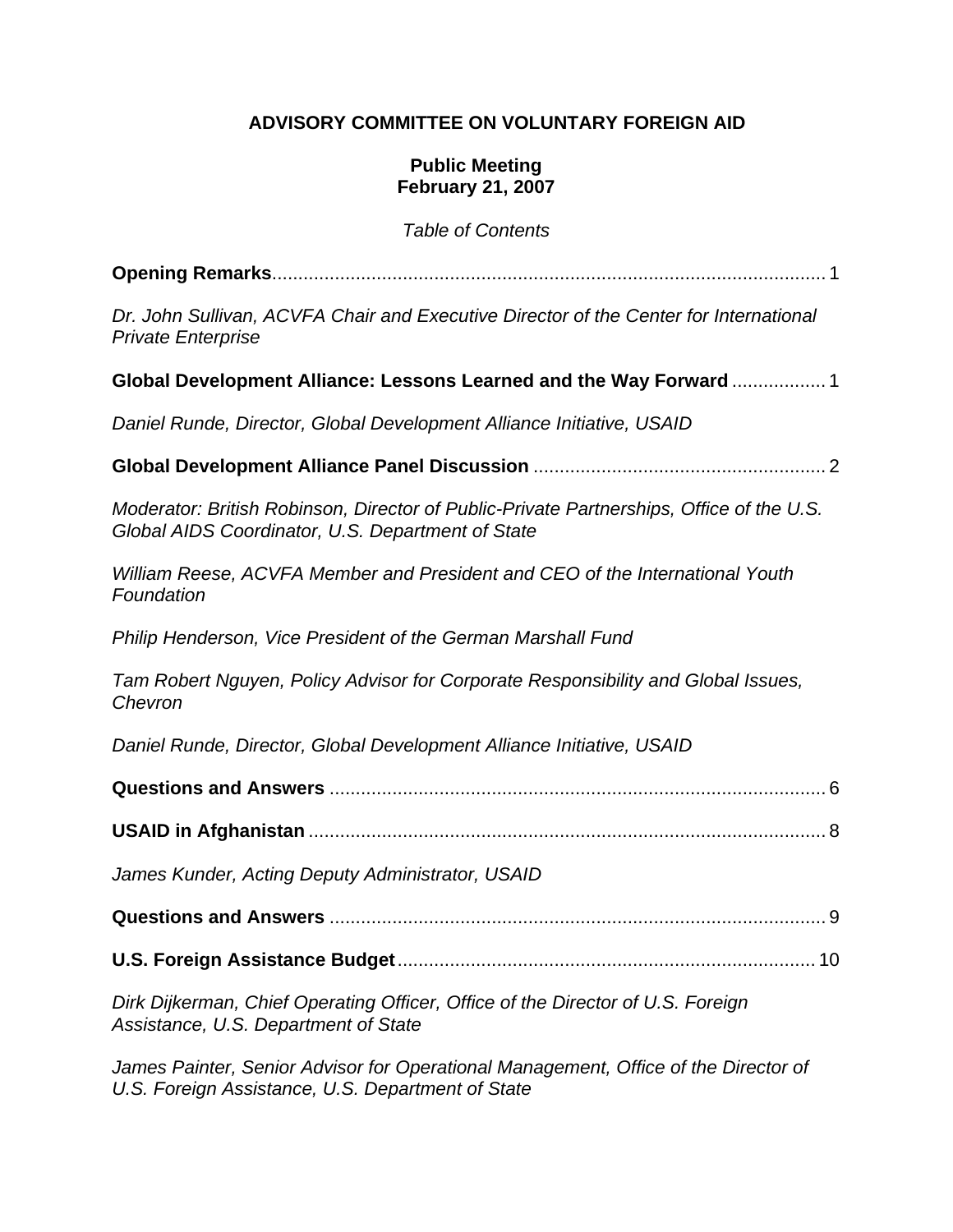| Ambassador Randall L. Tobias, Director of U.S. Foreign Assistance and Administrator,<br><b>USAID</b> |  |  |
|------------------------------------------------------------------------------------------------------|--|--|
|                                                                                                      |  |  |
|                                                                                                      |  |  |
| Ambassador Randall L. Tobias, Director of U.S. Foreign Assistance and Administrator,<br><b>USAID</b> |  |  |

*Recipient: William Reese, ACVFA Member and President and CEO of the International Youth Foundation*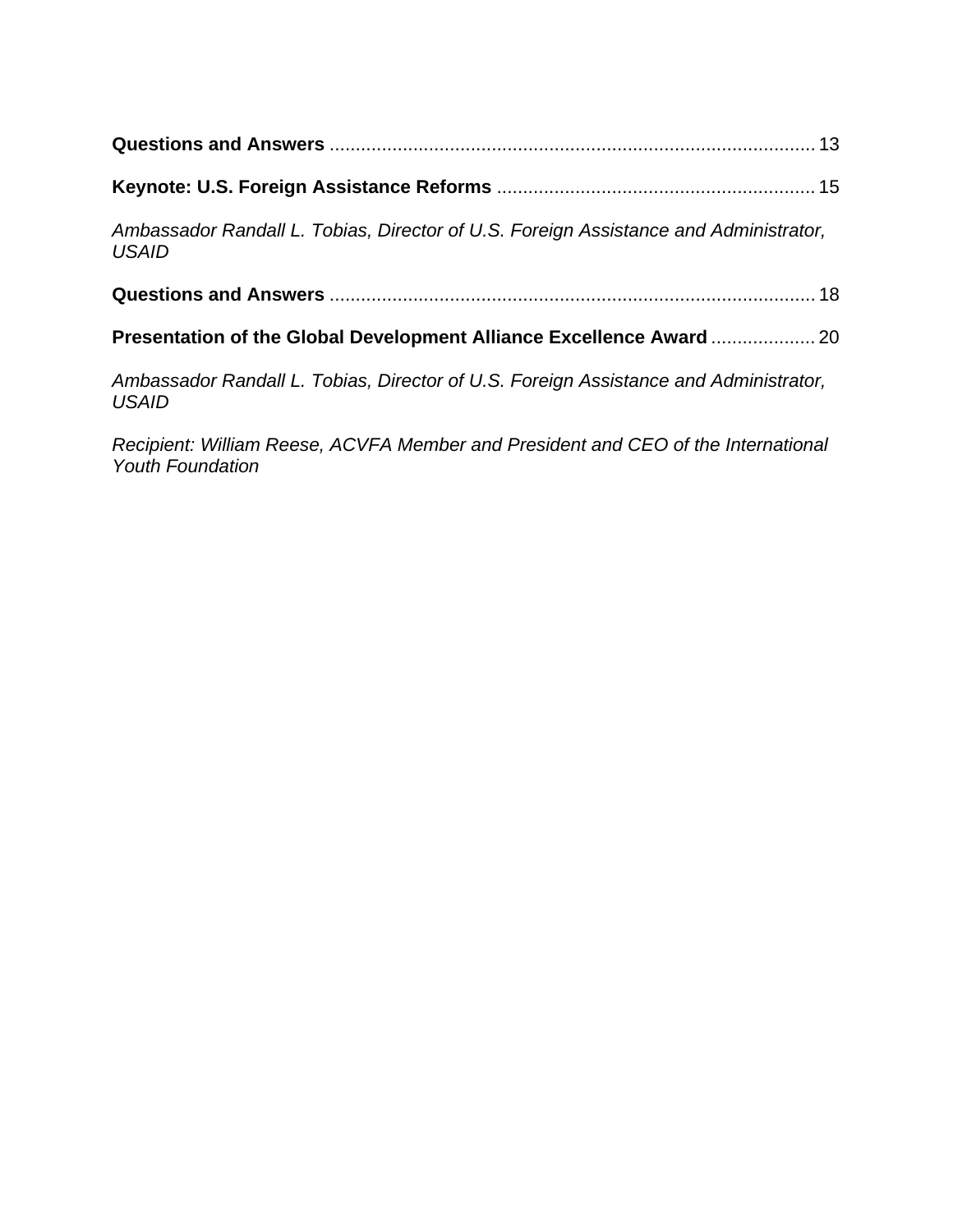## **OPENING REMARKS**

**Dr. John Sullivan**, ACVFA Chairman, welcomed attendees and outlined the day's agenda. In particular he welcomed the new members of ACVFA: **Ritu Sharma Fox**, President, Women's Edge; **Nancy Lindborg**, President, Mercy Corps; **Constantine Triantafilou**, Executive Director and CEO, International Orthodox Christian Charities; **Aaron Williams**, Vice President for International Business Development, RTI International; and **Sam Worthington**, President and CEO, InterAction.

### **GLOBAL DEVELOPMENT ALLIANCE: LESSONS LEARNED AND THE WAY FORWARD**

### **Daniel Runde,** *Director, Global Development Alliance Initiative, USAID*

In the 1970s about 70 percent of the aid provided by the United States was official development assistance (ODA) and the rest came from other sources: private philanthropy, remittances, etc. By the 1990s that ratio had flipped: only 15 percent of U.S. aid to other countries originated with the government, 25 percent was remittances, and the rest was a combination of philanthropy and especially foreign direct investment—corporate involvement in developing countries. USAID recognized this shift and began to consider how it could work with all these communities philanthropic, faith, and corporate.

The creation of the Global Development Alliance (GDA) initiative represented a formal commitment to work more closely with corporations and philanthropies to take advantage of their reach, buying power, and supply chains. USAID has undertaken such efforts on an ad hoc basis for forty years, but GDA focuses new attention and resources on the method. Initially there were doubts within USAID and in the nongovernmental organization (NGO) community about whether the Agency should focus so much on corporate partners. In particular, there were fears that the United States was trying to dodge its ODA commitments. Over time it became obvious, however, that these fears were unfounded. Today, the idea of working with all available actors to solve problems has found mainstream acceptance.

Many of the private voluntary organizations (PVOs) in the audience helped assemble the deals and projects that have changed people's minds—because what changes minds is seeing success at the field level. Through GDA, USAID has built 400 public/private alliances and invested \$1.4 billion in them, attracting \$4.7 billion in cash and in-kind investments from corporations, philanthropies, and other donors.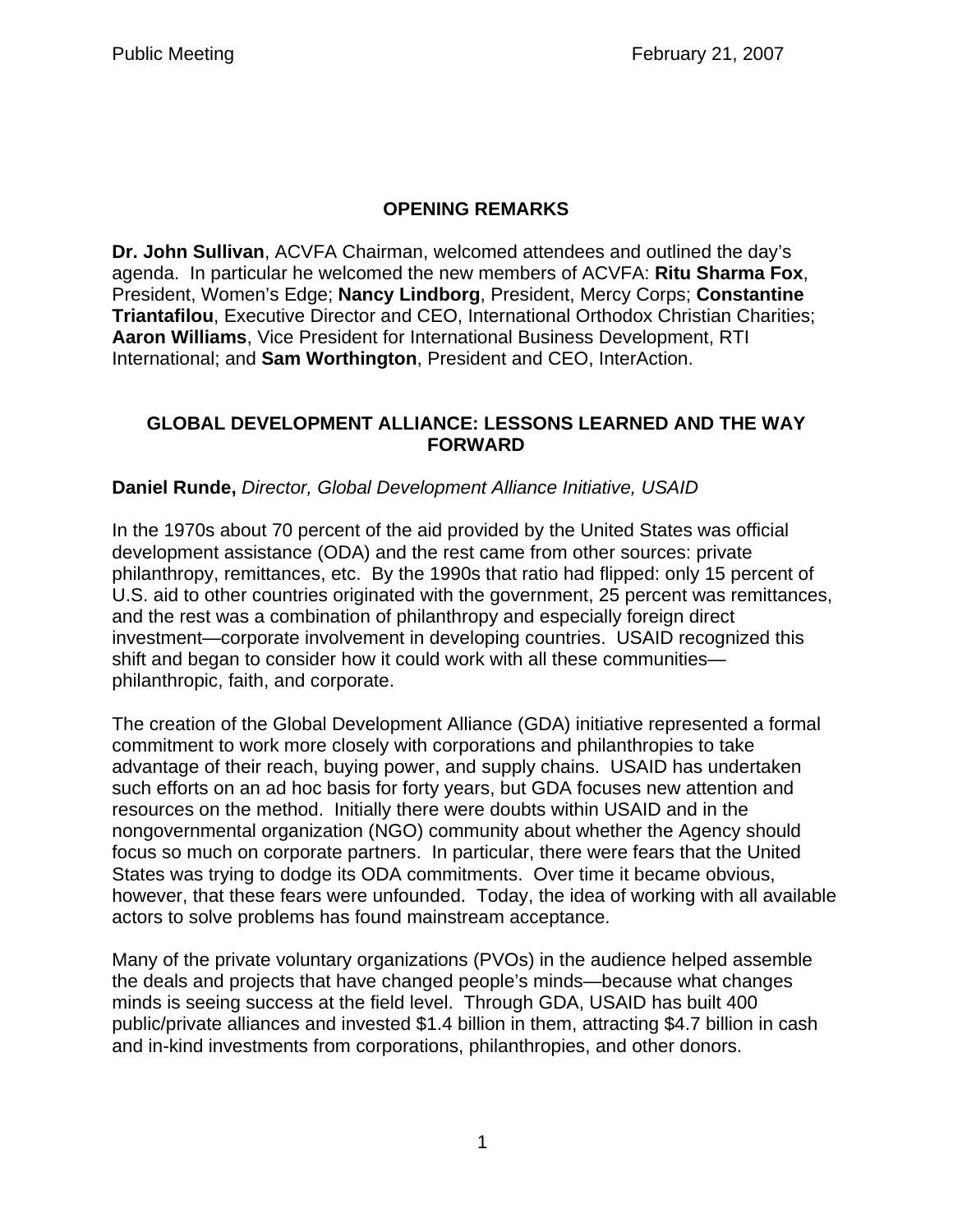As important has been the organizational change within USAID. GDA has conducted forty workshops and trained 1,200 USAID staff members around the world (of 8,000 total) in techniques for public-private alliances. Alliance-building is now included in the foreign-service precepts, meaning that for the last two years promotions in foreign service have taken note of success in building public-private alliances. USAID has staff dedicated to alliance building in five regions of the world and will add a sixth office soon. Finally, through GDA, companies and philanthropies have a single point of contact in dealing with the Agency.

Thanks to GDA, USAID has been a finalist for Harvard University's Innovations in American Government Award, the first time a foreign-service agency has placed so high, and last year GDA earned USAID the first ever Lewis and Clark Award for Innovation in Collaborative Governance from the John F. Kennedy School of Government. Representatives of many other nations now come to USAID to learn from the GDA example.

An example of the power of this approach can be found in the work GDA has done in Rwanda with Starbucks. In 2000, Rwanda had no quality-coffee industry. GDA funded an initiative to connect small farmers in Rwanda with the Starbucks supply chain, which has doubled the income of 40,000 people.

# **GLOBAL DEVELOPMENT ALLIANCE PANEL DISCUSSION**

**Moderator: British Robinson,** *Director of Public-Private Partnerships, Office of the U.S. Global AIDS Coordinator, U.S. Department of State*

GDA has been a model for the President's Emergency Plan for AIDS Relief (PEPFAR). It set such a strong example that Congress required the U.S. Global AIDS Coordinator to establish an Office of Public-Private Partnerships, which has led in turn to two joint efforts: an effort with the Case Foundation to bring clean water to ten sub-Saharan African countries by 2010 and an incubator project with the Nike Corporation using sports for development in Kenya, Tanzania, and Uganda.

**William Reese,** *ACVFA Member and President and CEO of the International Youth Foundation*

The program "entra21" combines public- and private-sector investments to help young people prepare to enter the twenty-first-century job market. The goal is to improve the employability of Latin American and Caribbean youth through innovative education strategies, life skills, information technology training, and job placement, looking beyond the first job to a whole career. The program focuses on disadvantaged youth aged 16 to 29 and aims for an equal mix of young men and women.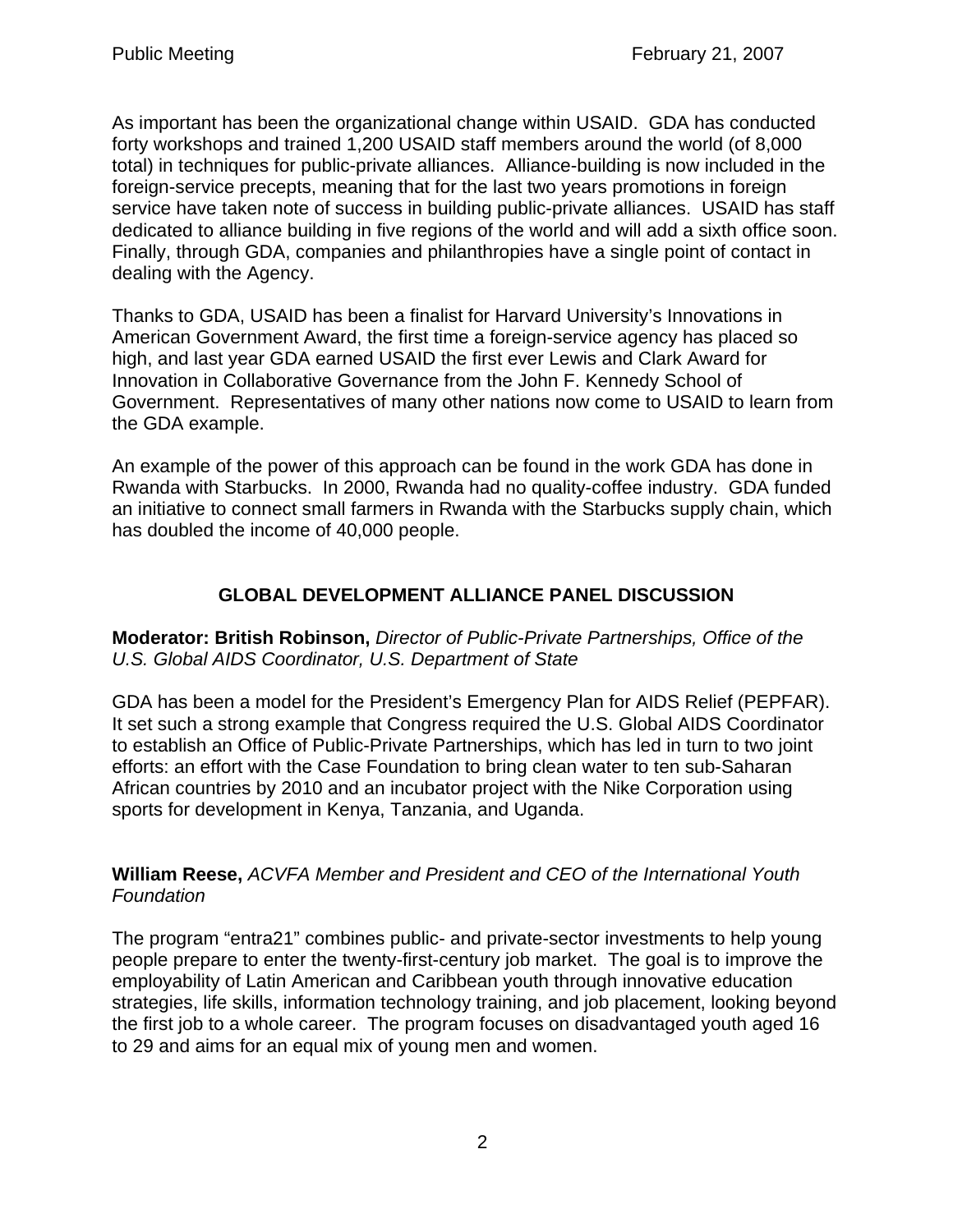The first step was labor-market studies to identify sectors of job growth. Training includes both information-technology (IT) skills, which are broadly applicable across all areas of the economy, and life or "soft" skills, such as showing up on time, dressing properly, and working in teams. Participating companies offer internships and job placement to graduates.

Local NGOs implemented the projects. The International Youth Foundation (IYF) made grants to support those projects and provided technical assistance to improve them. Ultimately thirty-five projects were funded in eighteen countries, each of which defrayed at least 20 percent of the project costs. Monitoring and evaluation were conducted by a labor economist from the Inter-American Development Bank (IDB), and the evaluation results were used in part to inform future projects and open new policy dialogues.

In every one of its evaluation categories, entra21 exceeded its original goals:

| <b>ORIGINAL TARGETS</b>          | <b>ACCOMPLISHMENTS</b>                     |
|----------------------------------|--------------------------------------------|
| \$23.75 million total investment | \$29.2 million invested                    |
| 12,000 youth enter program       | 19,332 youth trained                       |
| 20 percent dropout rate          | 10 to 15 percent dropped out               |
| 40 percent placement rate        | 51 percent placed                          |
| Even gender balance              | 55 percent of beneficiaries were<br>female |
| High reenrollment rate           | 22 percent reentered school                |
| High employer satisfaction       | 92 percent satisfaction with<br>interns    |

Investors included:

- The Multilateral Investment Fund of IDB
- USAID
- The municipality of Medellín
- The Brazilian ministry of tourism
- Nokia
- Microsoft
- Merrill Lynch
- Lucent Technologies Foundation
- Nike
- Chevron
- Compañeros de las Americas
- Counterpart
- Gap, Inc.
- Pan American Development Foundation
- Telefonica Chile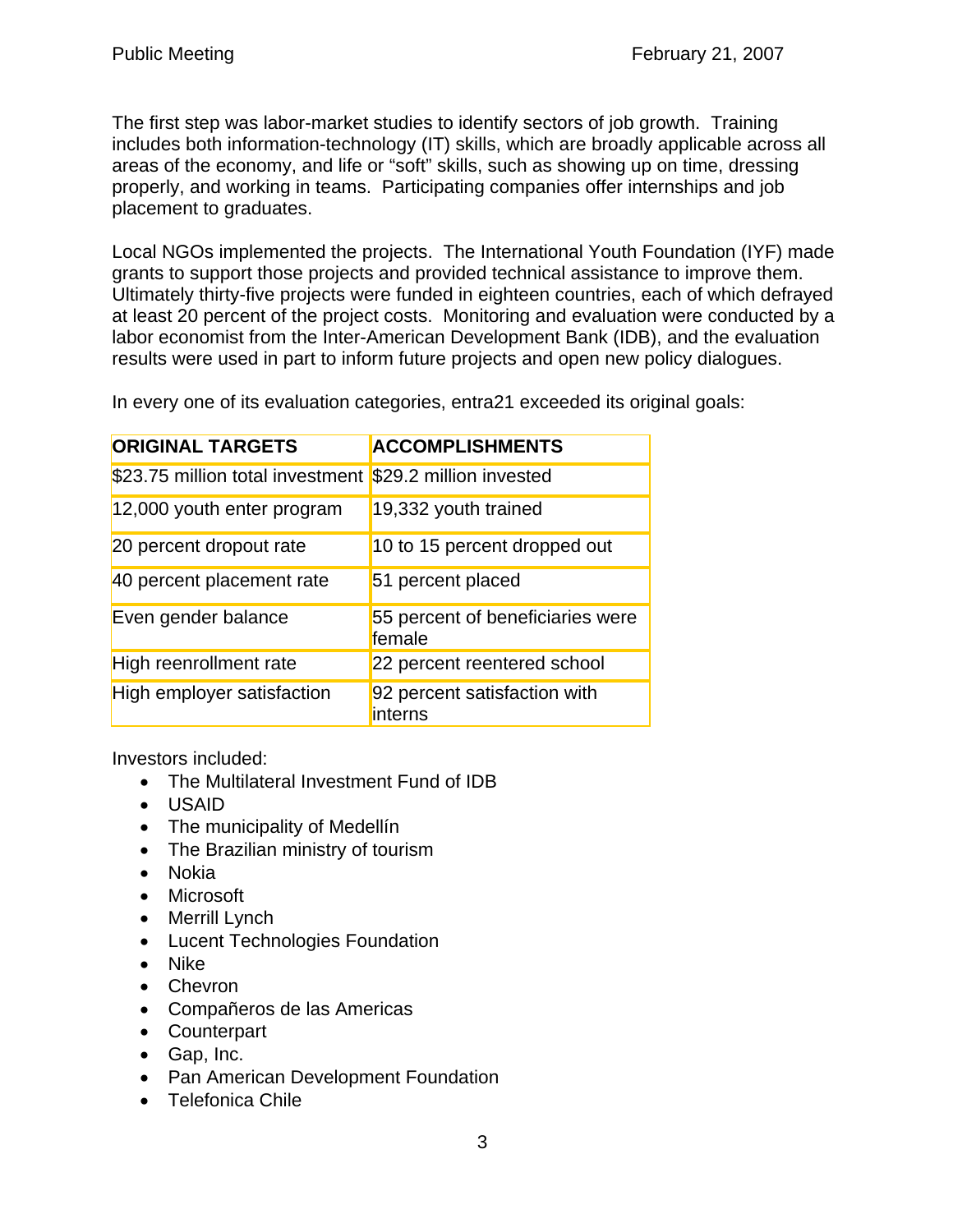USAID's participation was very important. The \$3 million from GDA was a vital seed investment that led to many more. USAID missions in Nicaragua, Colombia, Brazil, and Guatemala invested another \$1.4 million.

IYF has learned that efforts with multiple stakeholders, while rewarding, can be complicated to manage. In particular, issues of branding and marking can be very challenging. Managing efforts across several countries adds another layer of complexity but allows for richer policy discussions based on the successes or failures of different methods attempted in different locations. Corporations learned to deal with USAID better, USAID learned to work better with corporations, and the same was true between corporations and NGOs. IYF publishes a series called *What Works* to communicate these lessons more broadly.

The global cohort of those now 15 to 25 years old is the largest in history. Accordingly, the World Bank's 2007 Development Report is subtitled *Development in the Next Generation*, focused on integrating these young people into the economy and into stable, democratic societies. That report cites entra21 as a proven, best-practices program, even though the World Bank was not an entra21 investor. The World Bank has also issued a paper in its *Youth Notes* series on entra21.

# **Philip Henderson,** *Vice President of the German Marshall Fund*

The thirty-four-year-old German Marshall Fund is a product of a gift from the German government on the twenty-fifth anniversary of the Marshall Plan. Its intent is to continue to foster transatlantic cooperation in the spirit of the Marshall Plan. Much of the German Marshall Fund's recent work has aimed at helping those European countries that had been excluded from the world economy to become a part of the transatlantic partnership: first the central European countries, then those in the Balkans, and now those around the Black Sea. These efforts include a family of partnerships with USAID, facilitated through GDA.

The first of these partnerships was called the Balkan Trust for Democracy, based in Belgrade. It started simply: the German Marshall Fund wanted to make available a pool of money to help Balkan nations transition to being strong partners of the United States. USAID was interested in the idea, as was the Charles Stewart Mott Foundation. After a three-year process of working out the details the group established an initiative that has since been joined by the Netherlands, Greece, Sweden, and two private European foundations, growing the pool of funds from an initial \$25 million to now more than \$35 million.

Since that success the German Marshall Fund and the U.S. government have started a new initiative called the Fund for Belarus Democracy, since joined by Sweden and the Bradley Foundation. The next effort will be the Black Sea Trust, to be based in Bucharest in a building donated by the Romanian government. The German Marshall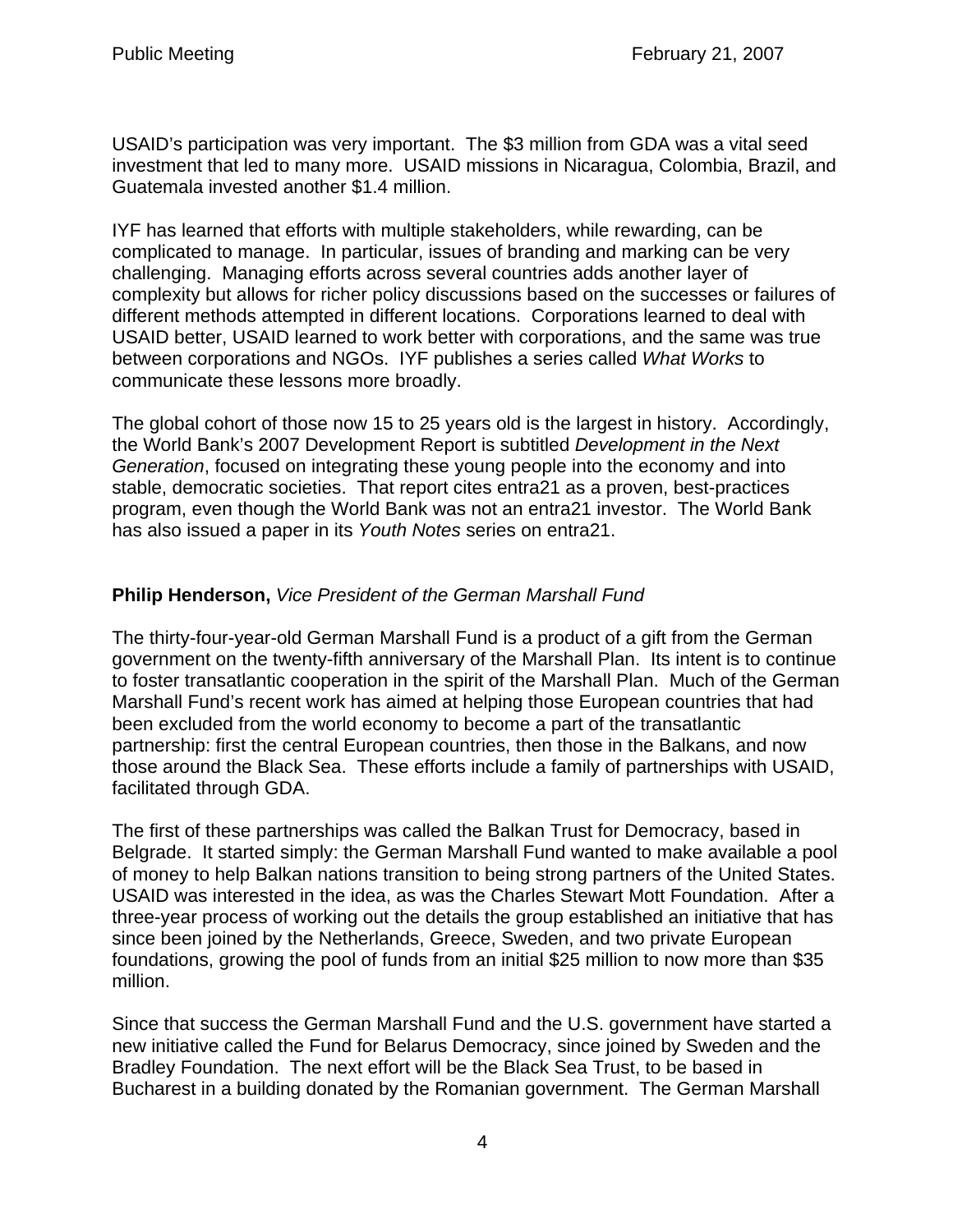Fund fully expects to draw many partners to this new project as well. Everyone is looking for a good way to do good work, and there are surprisingly few new, exciting methods out there.

Partnerships provide a number of important benefits:

- They combine cash from several entities, no one of which could provide enough to make the difference all wish for.
- They combine good ideas from many sources and provide fertile ground for discussion.
- They make it possible for the joint effort to profit from the separate credibility and constituency of each partner institution.
- They provide a test market for ideas. The German Marshall Fund knows its plans are good and solid if other organizations are willing to join; conversely, if no one else is willing to join, it knows that perhaps it needs to rethink its approach.

The German Marshall Fund has learned a great deal over the last few years. First, its view of USAID as a partner has evolved. USAID brings institutional heft: it is a big organization with many field offices. This can be a blessing, because USAID has solid information about conditions in the field. It can also be difficult, however, to deal with all those local offices. It is much easier when USAID provides a single point of contact. For its part, the German Marshall Fund offers speed, flexibility, and the use of its own networks, different from any USAID can employ.

Alliances require great patience. Those involved must be prepared for considerable negotiation over working details. This is not easy for a private institution. It took three years to launch the Balkan Trust for Democracy, and the Black Sea Trust will take a similar amount of time. That is a very long incubation time for the German Marshall Fund, which is used to conceiving of programs and issuing grants within three months.

For its part, in the last few years USAID has begun to grow more flexible. When the German Marshall Fund began working with USAID, GDA did not exist. The only mechanisms USAID had its disposal were those developed for grantee relationships, and those were not flexible enough for true partnerships. USAID had to realize that an institution investing its own money could not be treated the same way as one merely implementing USAID policy.

**Tam Robert Nguyen,** *Policy Advisor for Corporate Responsibility and Global Issues, Chevron*

Facilitated by GDA, Chevron has now worked in partnership with USAID on three programs:

- The Angola Partnership Initiative, which combines \$25 million each from USAID and Chevron over five years
- Post-tsunami relief and reconstruction in Indonesia, which combined \$5 million each from USAID and Chevron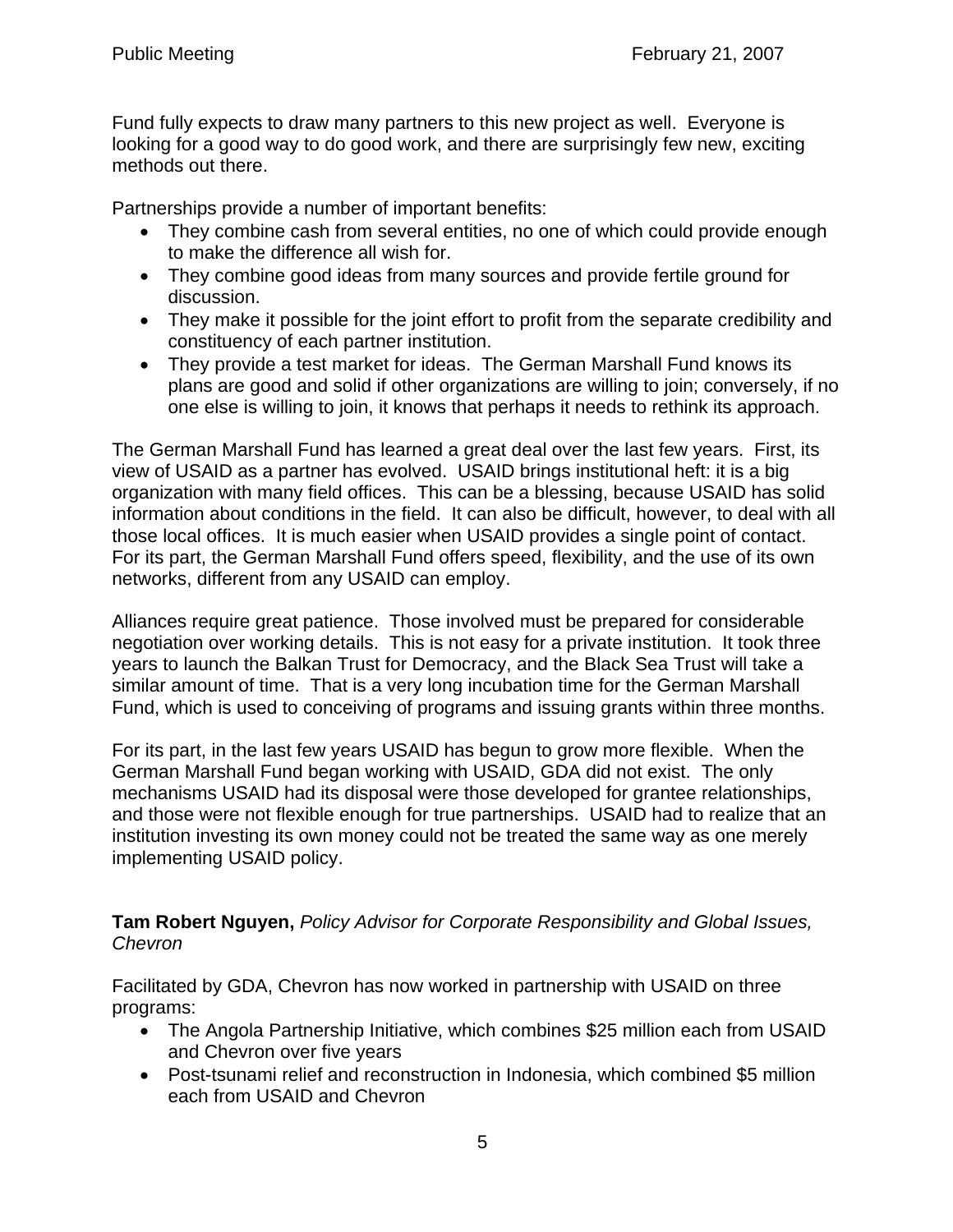• An effort currently under negotiation in Guatemala

The common denominator of these programs from Chevron's point of view is that they build local economies and improve the environment where Chevron operates.

These experiences have led to four key lessons:

- Engage early to define and develop projects, securing consistent commitment and support from the highest levels at headquarters and from those in the field.
- Take time to learn partners' internal structures, because they can be very different, both the business processes and the politics involved. Know each others' priorities and what each partner wishes to avoid from the very beginning. Chevron and USAID both have goals on which they will not compromise.
- Identify and work with internal champions, those committed to moving the project forward through different cycles. Each project passes through cycles within Chevron and within USAID, and getting these aligned takes work.
- Be transparent and flexible in order to break conceptual barriers, and then try to break internal ones. These will be incremental steps.

On the whole, Chevron's experience with GDA has been positive, not only leading to better projects on the ground but enhancing Chevron's own organizational capabilities. Chevron can plan, design, and implement community-development projects in new ways, and do it better than ever before. Strategically, Chevron began working with USAID at a time when it was engaged internally in rethinking its philosophy of community development. Its partnership with USAID has helped validate its new focus on building local economic systems rather than offering charity—an important result for Chevron's shareholders, employees, management, external stakeholders, and business partners. At a tactical level, Chevron is now better staffed, with more resources available and more confidence not only to develop projects but to select the right partners for implementation.

## **Questions and Answers**

**Michael Nyenhuis,** ACVFA Member, asked about the role of the corporations participating in entra21.

**Mr. Reese** said that while corporations did not help in the initial design of entra21, those involved in that design knew that companies would have to be recruited. Corporations invested in countries that were of interest to them, at which point IYF discussed with them what kinds of projects they were interested in and what kind of internships and mentoring they would offer. Now, however, those corporations are helping to plan the next five-year phase of the program.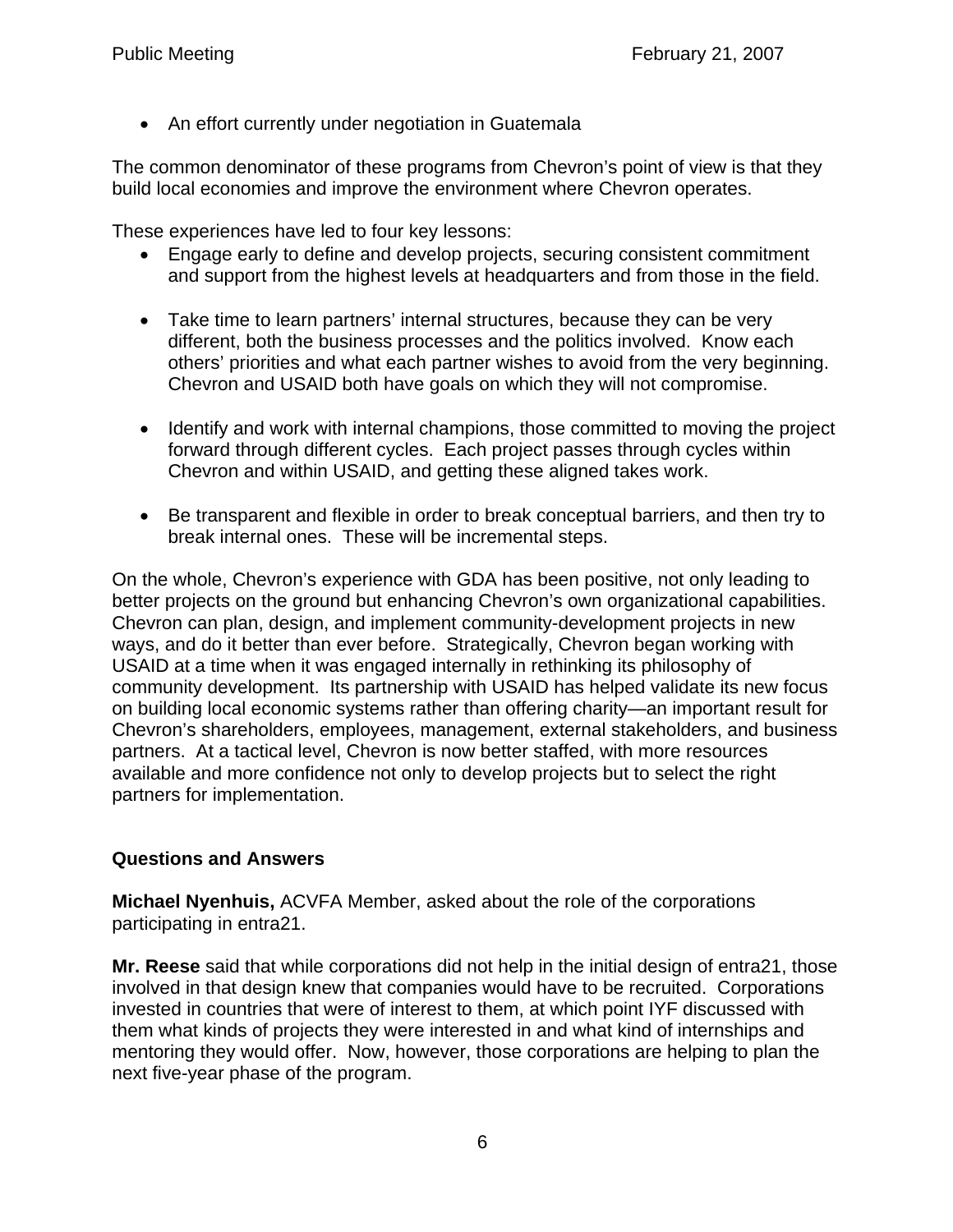**Mr. Runde** added that it was important to attract corporations not merely to gain their investment but also to gain access to their up-to-date IT training curricula and offer possible internships or jobs as incentives to participants.

**Sam Worthington,** ACVFA Member, noted that many of the lessons of these projects were applicable to any type of partnership. He asked how GDA was helping to apply these lessons broadly.

**Mr. Runde** said that GDA aims to expose as many people as possible to the lessons it learns. It has both an internal newsletter and an external one. To subscribe to the external newsletter, visit www.usaid.gov/gda.

**Mr. Henderson** added that GDA is merely the tool that allows the German Marshall Fund and others on the panel to develop relationships with other parts of USAID or of the U.S. government. GDA is the single point of contact whose primary function is to spread the idea of working in partnerships and methods for doing so.

**John Sullivan,** ACVFA Chairman, asked whether GDA planned to build more robust knowledge-management systems, surveying all of its partnerships to distill the core management principles involved.

**Mr. Runde** said that GDA recently issued a report entitled *Public-Private Alliances for Transformational Development* (available at www.usaid.gov/gda) that includes twentytwo case studies of GDA's work with various companies. GDA also keeps an internal database. Other bureaus in the U.S. government have expressed strong interest in its work. GDA has published one article detailing some of its findings in the *OECD Observer* (a publication of the Organisation for Economic Co-operation and Development) and another in *The Public Manager* about relationships and organizational change (available at www.usaid.gov/gda).

**Mr. Reese** added that one proof of ideas' worthiness comes when they are absorbed into public discourse. Today several of the world's leading business and public-policy graduate schools offer courses on partnerships, which was not the case ten years ago.

**Kenneth Wollack,** ACVFA Member, asked whether GDA had considered extending its work to include public-public partnerships of several aid agencies.

**Mr. Runde** said that there are examples, most notably the \$60 million commitment of the Clinton Global Initiative, which takes in pledges from the U.S. government, Germany, and several private philanthropies.

**Rabia Mathai** of the Catholic Medical Mission Board thanked IYF for its work with entra21 and asked that HIV/AIDS prevention be made a part of the effort's next phase.

**Mr. Reese** said that in fact entra21 already includes twenty hours of HIV/AIDS prevention in all of its training programs.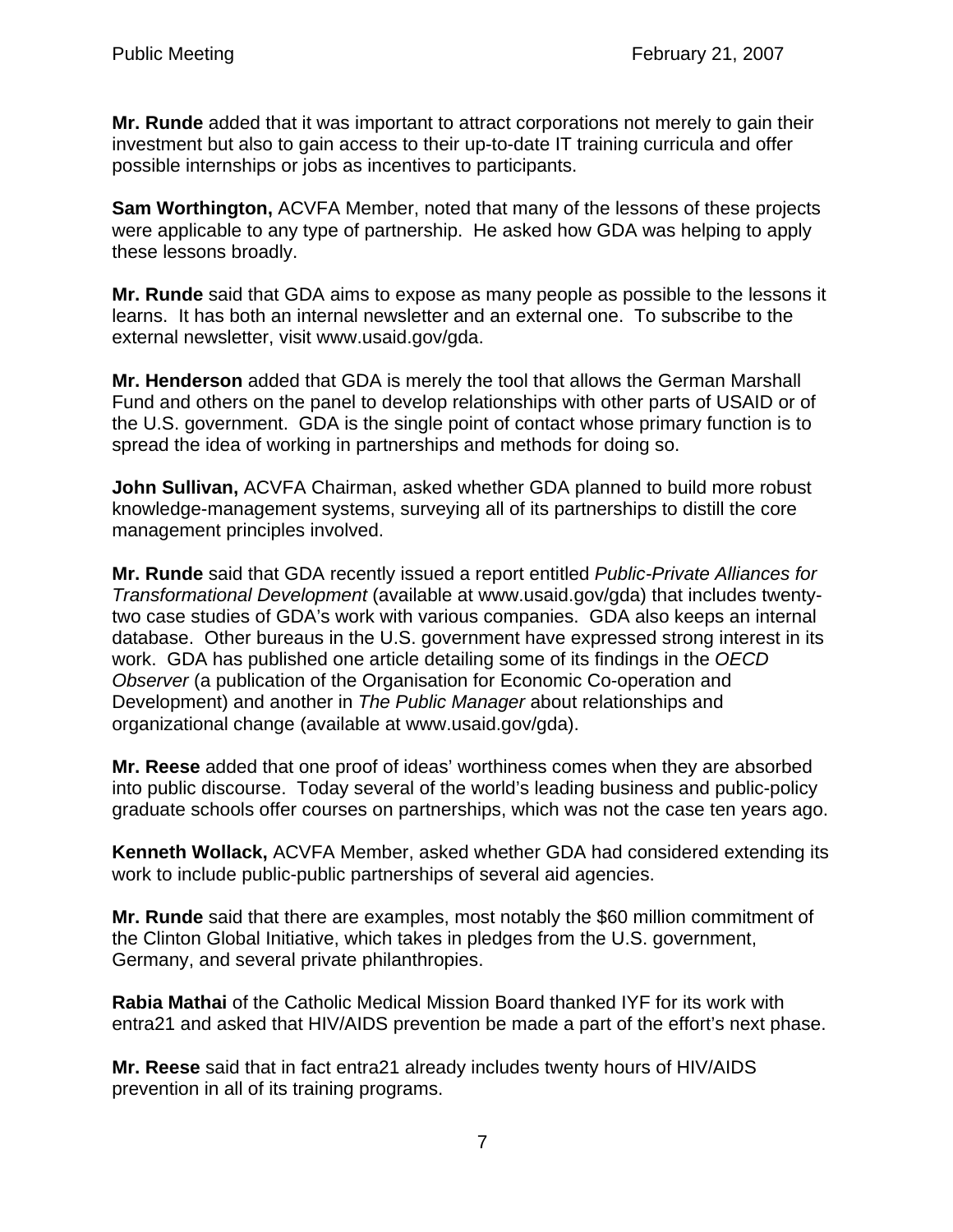**Christine Morfit** of Higher Education for Development (HED) asked about the difference between a "partnership" and an "alliance." She noted that her organization has long built "partnerships" with Mexican universities, especially through the TIES program. Yet HED often now hears that TIES is in fact an "alliance" of the GDA model.

**Mr. Runde** said that there are several key elements to an "alliance":

- Joint design and planning
- Shared risks and rewards
- Combined resources
- Innovative methods

By that definition, HED's TIES program is an alliance. It is an example where universities have brought together many partners. Seven hundred Mexicans will train at community colleges in the United States through the program, and many Mexican companies that wanted people to get that education supported the effort.

**Will Elliott** of Crown Agents asked whether the Overseas Private Investment Corporation (OPIC) has been involved in any GDA activities.

**Mr. Runde** said that GDA has done innovative work with OPIC in Zambia, where credit guarantees from OPIC and USAID's Development Credit Authority (DCA) were combined with grant funds to build housing. In general, GDA sees opportunities for partnerships with OPIC in the housing, small-business, and financial-services sectors.

**A participant** asked about Chevron's philosophy of development now that it has moved away from a charitable model, in particular how it conceives of return on investment.

**Mr. Nguyen** said that measuring return is difficult. Chevron is using methods developed by USAID and other philanthropies, selecting those appropriate for its purposes. For example, if Chevron builds a school, it would like to know how many students are entering, staying in, and getting jobs. In addition, it has measurements that it uses internally with its board members and shareholders. Chevron isn't the only company moving away from a charitable model. Many other companies are also moving toward a model of strategic community investment and local systems building, especially in the extractive industries.

# **USAID IN AFGHANISTAN**

# **James Kunder,** *Acting Deputy Administrator, USAID*

Five important points to understand about the current situation in Afghanistan: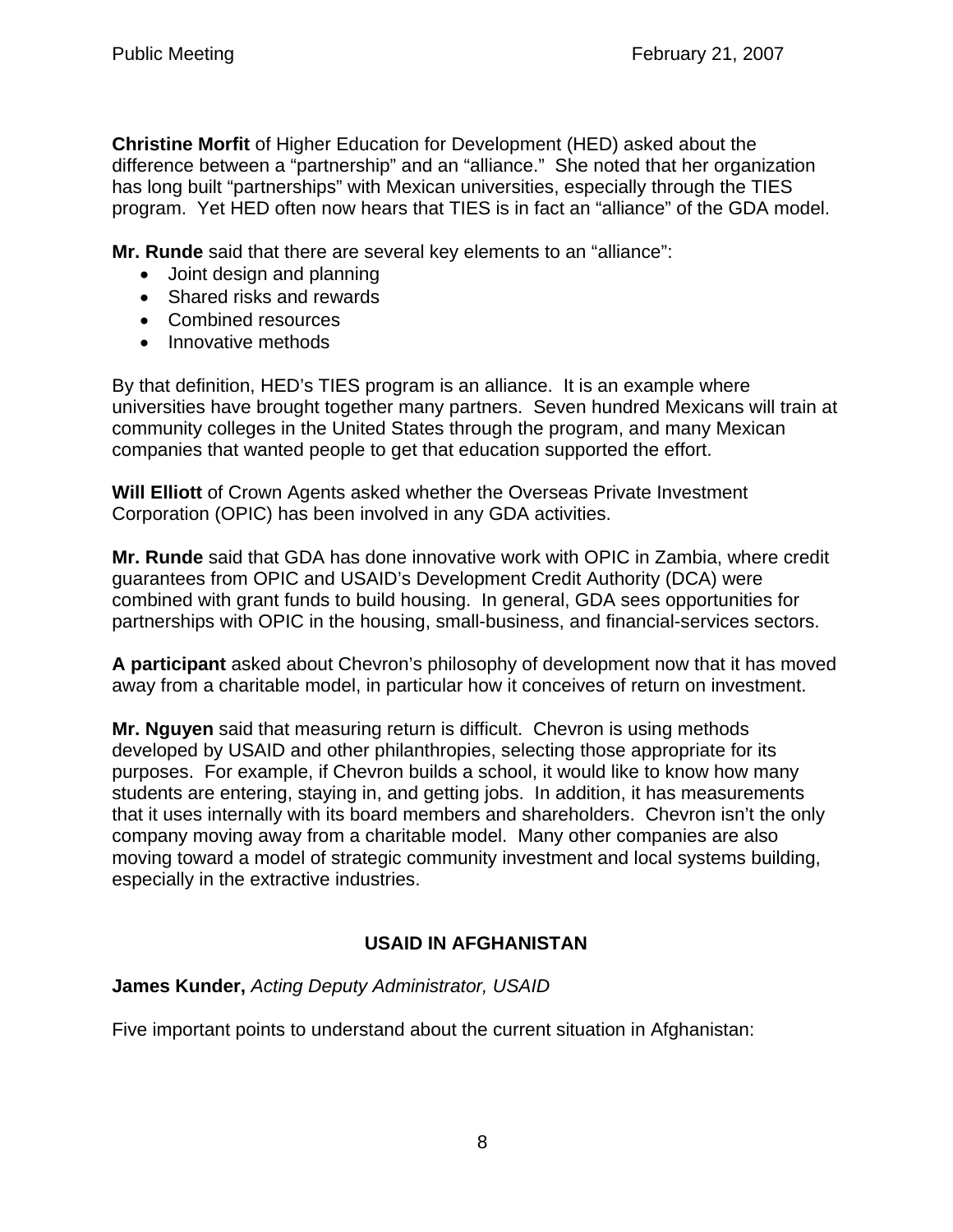- 1. The security situation is deteriorating. As the news media have reported, the number of attacks is rising, and many believe the violence will surge yet more after the spring thaw.
- 2. Public confidence in the current government is also deteriorating, as shown by polls. This is related to the deteriorating security situation as well as frustration with the slower-than-hoped pace of reconstruction. Most people remain hopeful, but their expectations were perhaps unrealistic and in any case have not been met.
- 3. Economic growth has been strong, especially in Kabul where a new industrial park just opened, home to thirty-four new businesses already in operation or just getting underway. Business investors have shown confidence that Afghanistan's security problems are not insurmountable: no one starts a business or invests in one when he or she has substantial fears about security. Another industrial park will open soon in Kandahar.

In general the licit economy continues to outperform the opium poppy economy, making opium production a shrinking part of the overall economy. Although poppy production continues to increase, USAID is less concerned than before that Afghanistan will devolve into a narcotics-based economy and state, though concerns remain about the effects of widespread criminality on the polity.

- 4. Democracy is thriving. The Karzai government has received criticism, but criticism is possible largely because Afghanistan has a vibrant, multiparty parliament, which recently completed the first-ever compilation of Afghan law.
- 5. PVO-military relations seem to be going well overall, bumps notwithstanding. Each side has a mature understanding of the role the other plays and respects it, despite the problems there have been. This relationship requires constant upkeep in part because new military units are routinely rotated into the country. But the military does understand at its highest levels that the work of the PVO community is ultimately what will undermine the insurgency.

In summary, the picture is mixed but hopeful. The United States' commitment will continue to be substantial. It will be a tough fight and a surge in violence is likely to come this summer, in part directed at PVO efforts because the insurgents understand that PVO efforts are vitally important.

### **Questions and Answers**

**John Sullivan,** ACVFA Chair, noted that newspapers have reported that the Taliban has returned to Afghanistan's southern provinces and in some places taken control. He asked what was responsible for this change.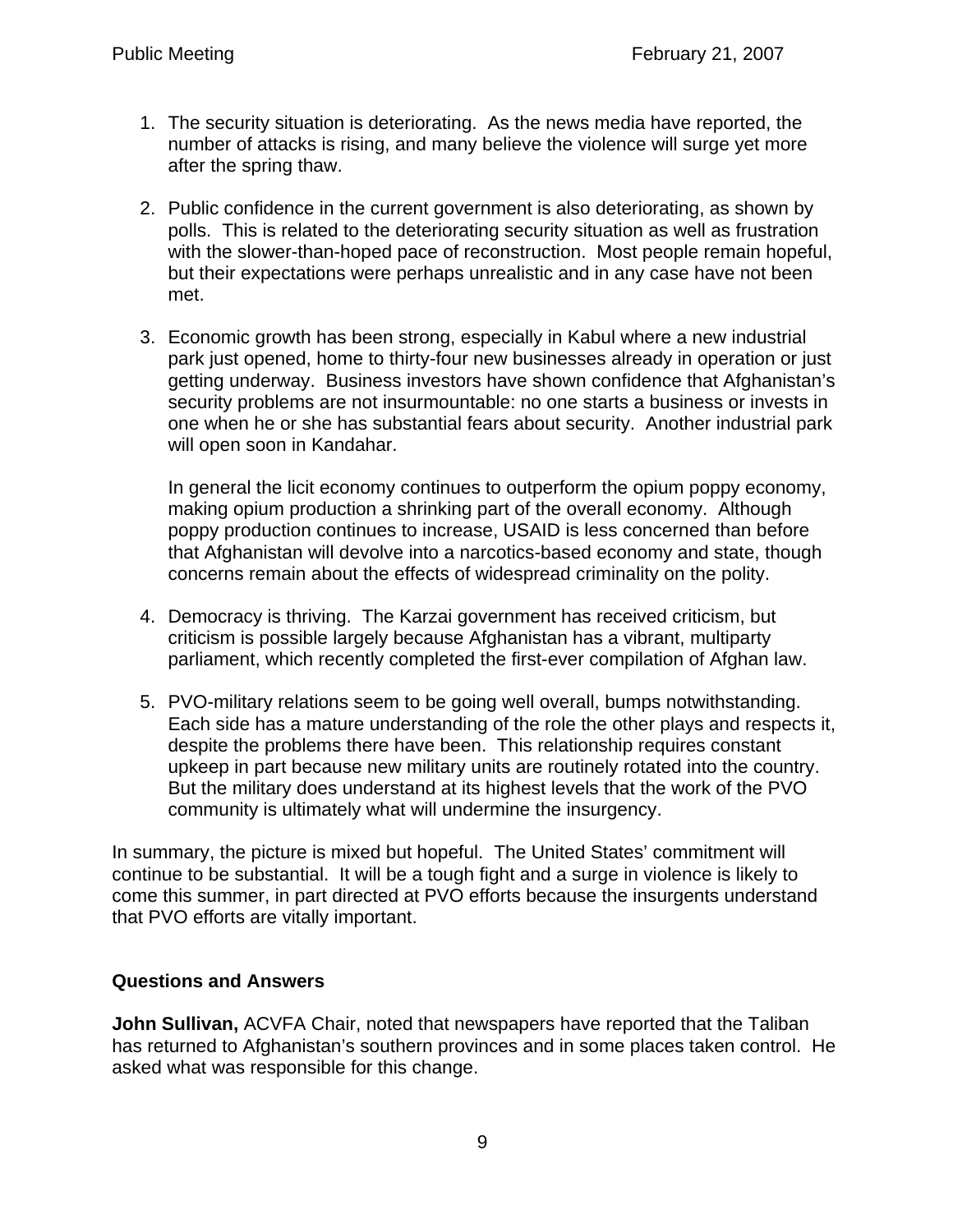**Mr. Kunder** said that the answer had many layers. One layer relates to the reaction of an isolated society against modernization or Westernization. In some isolated valleys where USAID is building girls' schools, conservative elements simply do not welcome them. In a second layer, people with an ideological agenda prey upon that reaction. Third, some forces have crossed the border from Pakistan. Fourth, some forces are remnant elements of the Taliban. Fifth, there are tribal, ethnic, and regional tensions at work, as many Pashtuns in the south worry about other groups dominating the government. There are also tribal conflicts among Pashtuns. Finally, military occupation always provokes a reaction.

**Michael Nyenhuis,** ACVFA Member, asked whether economic growth was reaching all levels of society or whether it was primarily an upper-class phenomenon.

**Mr. Kunder** said that the economic growth will take some time to trickle down. USAID does not anticipate a transformation of the primarily agricultural economy any time soon. But light-manufacturing investment has the potential to create substantial numbers of full-time jobs. USAID's emphasis on electrical supply and road building represents an attempt to attract investment by supplying the basic infrastructure that the private sector needs. This is not uncontroversial: some would recommend a focus on schools, hospitals, and the like.

**Nancy Lindborg,** ACVFA Member, asked if there were any updates on a renewed effort to attract commitments from additional donors.

**Mr. Kunder** said that the first step was to receive payment on existing, outstanding commitments, and the U.S. government was working on that diplomatically. After those are paid, the international community continues to have a strong interest in Afghanistan and there are possibilities for future investments.

**Catherine Schenck-Yglesias** of USAID's Global Health Bureau asked whether there was a role for diplomacy in dealing with the Taliban or some of the other insurgent forces, or whether they were not organized enough to negotiate with.

**Mr. Kunder** said that there is a vigorous debate within Afghan society about how to reintegrate armed elements into society, preeminently but not exclusively the Taliban. The diplomatic community is playing a role in that discussion. There are also bilateral negotiations to facilitate: Afghans tend to view the violence as a problem arising from Pakistan, and vice versa. President Bush recently held a meeting with presidents Hamid Karzai and Pervez Musharraf to begin to deal with those issues. Finally, there are regional diplomatic issues of interest as, for example, USAID aims to bring electrical power to Afghanistan from Central Asia.

# **U.S. FOREIGN ASSISTANCE BUDGET**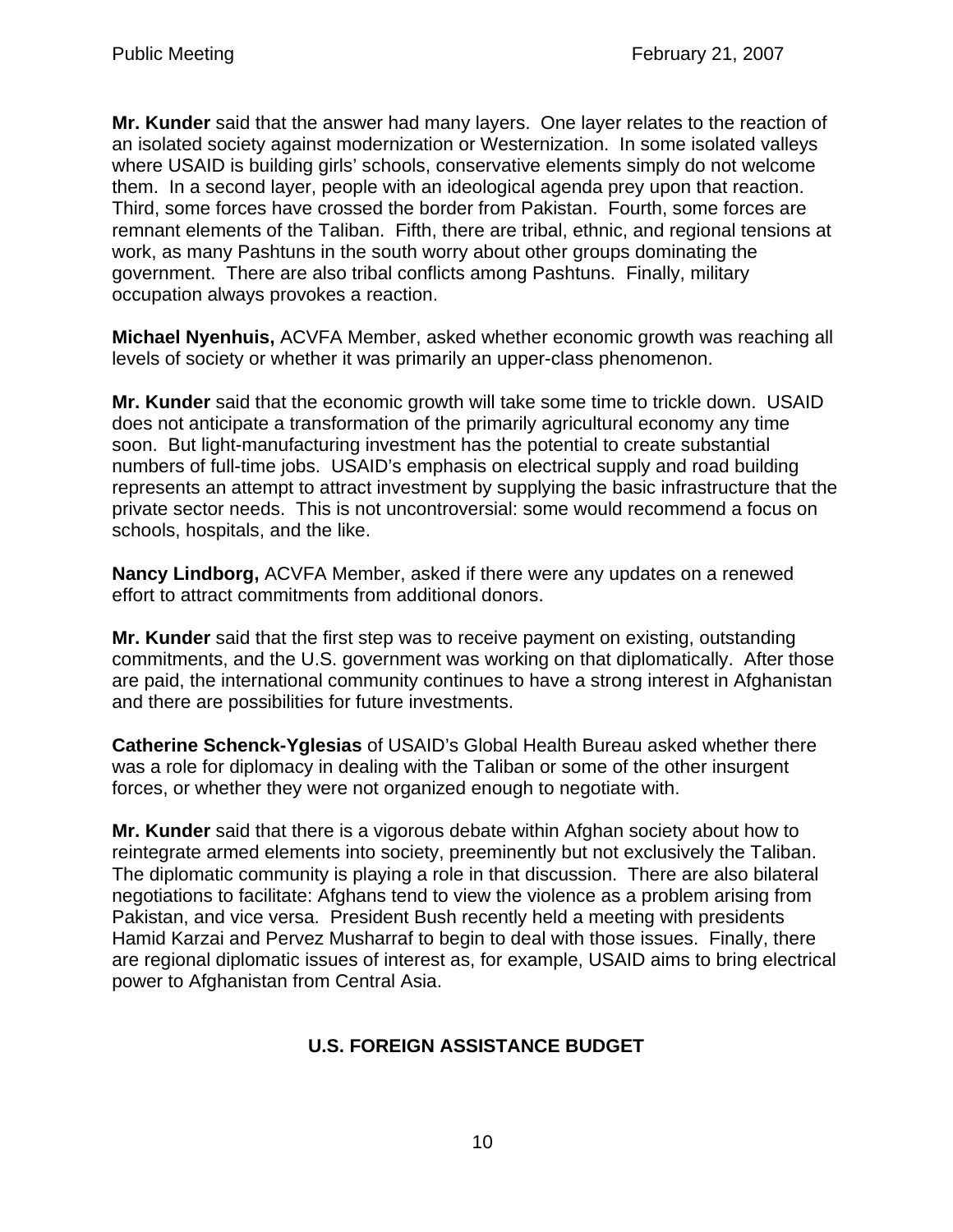**Dirk Dijkerman,** *Chief Operating Officer, Office of the Director of U.S. Foreign Assistance, U.S. Department of State* 

At the last ACVFA public meeting, Mr. Dijkerman reviewed some of the new processes being adopted for the foreign-assistance budget. Today, the Office of the Director of U.S. Foreign Assistance is about to begin reviewing the FY2007 Operational Plans prepared by embassies and USAID missions.

The FY2008 budget was prepared according to six principles:

- Integrate planning based on the totality of U.S. government assistance
- Achieve the greatest possible progress in each country by integrating with and complementing the activities of host governments and other donors
- Focus resources on countries and states critical to regional stability and prosperity
- Focus on demand-driven interventions
- Allocate funds intended for country programs to country-level budgets
- Match funding accounts to country circumstances and intent they are designed to address

The Secretary of State wanted the budget to include as full a picture as possible of all U.S. foreign-assistance activities in each country. The FY2008 Congressional Budget Justification (CBJ) therefore includes analysis in the introduction of projected FY2008 Millennium Challenge Corporation (MCC) disbursements. The overall foreign assistance budget declined slightly from \$17.7 billion in FY2006 to an estimated \$15.8 billion in FY2007 (not counting supplemental appropriations, which could be as high as \$4 billion), but the FY2008 request asks for an increase to \$20.7 billion. At 12 percent this is the single greatest percentage increase of any U.S. agency, in a year when funding for many agencies actually decreases in the administration's budget request. (All comparisons are to FY2006 because at the time the FY2008 budget was prepared, FY2007 appropriation had not been passed.)

In the FY2008 budget request, about 68 percent of total foreign-assistance money goes to thirty countries receiving large or very large amounts of funds, including 36 percent to six countries receiving very large amounts. These programs include longstanding commitments to Israel and Egypt, and also large commitments to Afghanistan, Pakistan, and Sudan. Some other large recipients are PEPFAR focus countries. This represents a modest increase over FY2006, when large and very large recipients received 55 percent of all funds.

The overall goal of the FY 2008 process was to write a budget that helps countries achieve the transformational diplomacy goal. One of the initial fears many had was that in the process, the immediate political priorities of the State Department would outweigh the long-term development priorities of USAID, resulting in a concentration of assistance in peace and security programs. In fact, however, from FY2006 to FY2008 the assistance concentrated in the middle three objectives (Investing in People,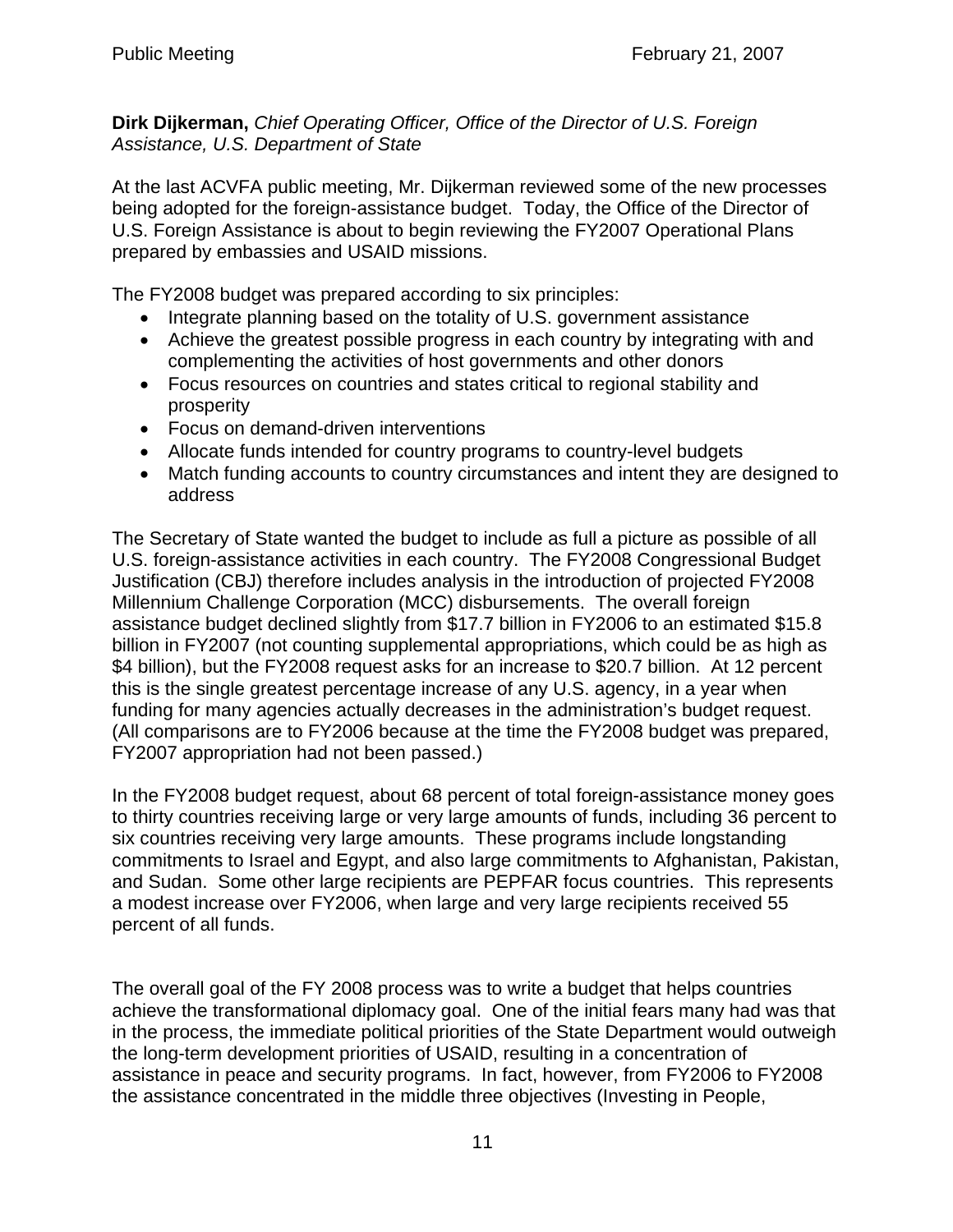Economic Growth, and Governing Justly and Democratically) increased from 51 percent to 57 percent, a reflection of where country teams agreed resources would be best spent to advance toward the overall goal. Most of the increase in Investing in People is accounted for by PEPFAR, and some of the increase in Economic Growth reflects growth in the MCC.

The bulk of foreign assistance remains concentrated in the Rebuilding and Developing country categories, which together account for over 50 percent of U.S. foreign aid. All country categories receive increased aid, however, with the exception of regional programs, due to the choice to focus resources intended for countries into bilateral budgets.

In the Rebuilding country category, the funding allotted to Peace and Security declined from 40 percent in FY2006 to 35 percent in FY2008. The amount for Governing Justly and Democratically, Economic Growth, and Investing in People all increased slightly. The largest increase came in Governing Justly and Democratically, reflecting a renewed effort to work through local and provincial governments. Details in the CBJ (available online at www.state.gov/f) reveal substantial investment in infrastructure within Economic Growth.

In the Developing country category, between the FY2006 and FY2008 budgets there was an increased concentration in Investing in People in particular, from 30 percent to 44 percent, partly reflecting the increased activity of PEPFAR. Meanwhile investment in Economic Growth declined slightly from 21 percent to 17 percent. Details in the CBJ reveal that this decline is largely accounted for by the continuing "glide path" reduction in aid to Egypt and Israel, both of which invested heavily in economic-growth activities in FY2006. The amount going to Peace and Security remains high at 35 percent, but much of that is accounted for by aid to countries such as Egypt and Pakistan that are both in the Developing country category and partners in the Global War on Terror, along with focused counterdrug assistance to certain countries in Latin America.

In the Transforming country category, allotments are again close to expectations. Investing in People declined from 56 percent to 49 percent of the budget, while Economic Growth went from 19 percent to 40 percent. The bulk of that change is accounted for by increased MCC disbursements, from \$32 million in FY2006 to roughly \$880 million in FY2008.

In the Sustaining Partnerships category, the only surprise is that 21 percent of funds are allotted to Investing in People, up from 9 percent in FY2006. This is entirely due to the HIV/AIDS program in South Africa, whose budget under PEPFAR is requested to be \$550 million.

The budget request includes a significant increase in aid to Africa, reflecting the President's stated desire to double aid to Africa over ten years. There are modest increases in aid to East Asia and the Pacific, South and Central Asia, the Near East,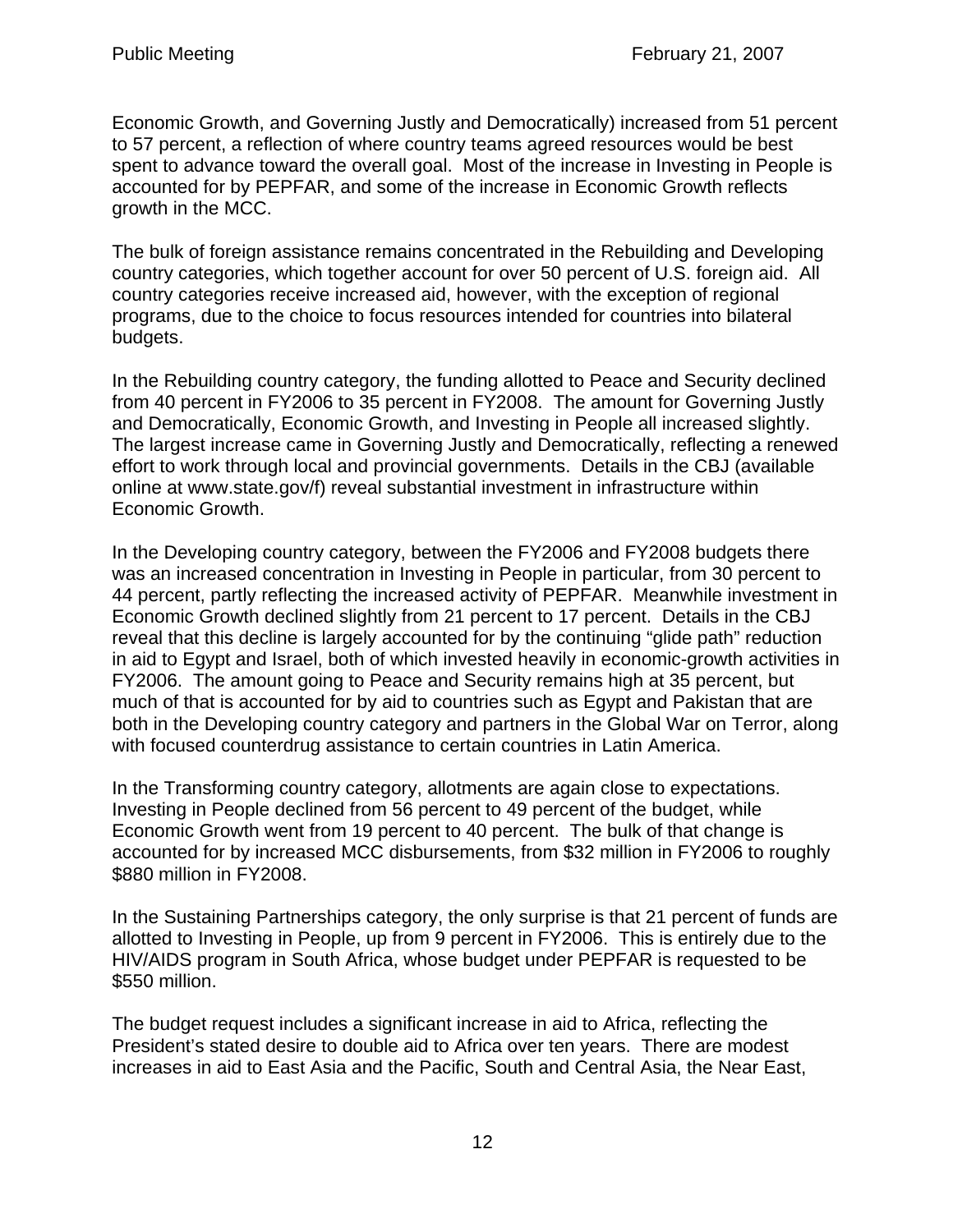and the Western Hemisphere, and a modest decrease to Europe and Eurasia, reflecting progress in those regions.

Within Africa, increased spending in Governing Justly and Democratically reflects expanded anticorruption programs; markedly increased spending in Investing in People reflects PEPFAR spending; and increased spending in Economic Growth reflects MCC programs. A decline in Humanitarian Assistance funding from FY2006 to FY2008 reflects a quirk of budgeting: emergency assistance cannot be allocated to a region for the purposes of the budget until it is spent on a given emergency. The overall amount of emergency assistance available has not declined, and ongoing crises in Africa make it likely that much of that money will in fact end up there.

## **Questions and Answers**

**James Painter,** *Senior Advisor for Operational Management, Office of the Director of U.S. Foreign Assistance, U.S. Department of State, took questions along with Mr. Dijkerman.*

**Sam Worthington,** ACVFA Member, noted a diminution of funds to USAID. He asked how those in the PVO community can find out about the development activities of the Department of Defense (DOD) in detail and take advantage of them.

**Mr. Dijkerman** responded that it was not correct to draw the conclusion that USAID's funds will diminish; the funds managed by USAID will actually increase under the FY2008 budget. In addition, USAID participated in the creation of the entire foreignassistance budget, which expands the Agency's influence within the State Department. The State Department in turn has had the opportunity to opine on the FY2008 budget as a whole, including the DOD budget. USAID was asked for its opinion within the State Department for a specific purpose, however, just as the State Department gave its opinion within the U.S. government: all programs were measured against the single goal of transformational diplomacy.

With respect to DOD funding, the Office of the Director of U.S. Foreign Assistance has been meeting with Defense representatives to learn what DOD plans to do and how USAID can complement its efforts. This is all the more important as DOD will soon create a separate Africa command. The hope is to achieve the degree of cooperation already in effect with the MCC.

**Kenneth Wollack,** ACVFA Member, asked about the rationale for providing aid to countries that are not now governing justly and democratically. The U.S. government may have other priorities in those countries, but how does it avoid sending mixed messages?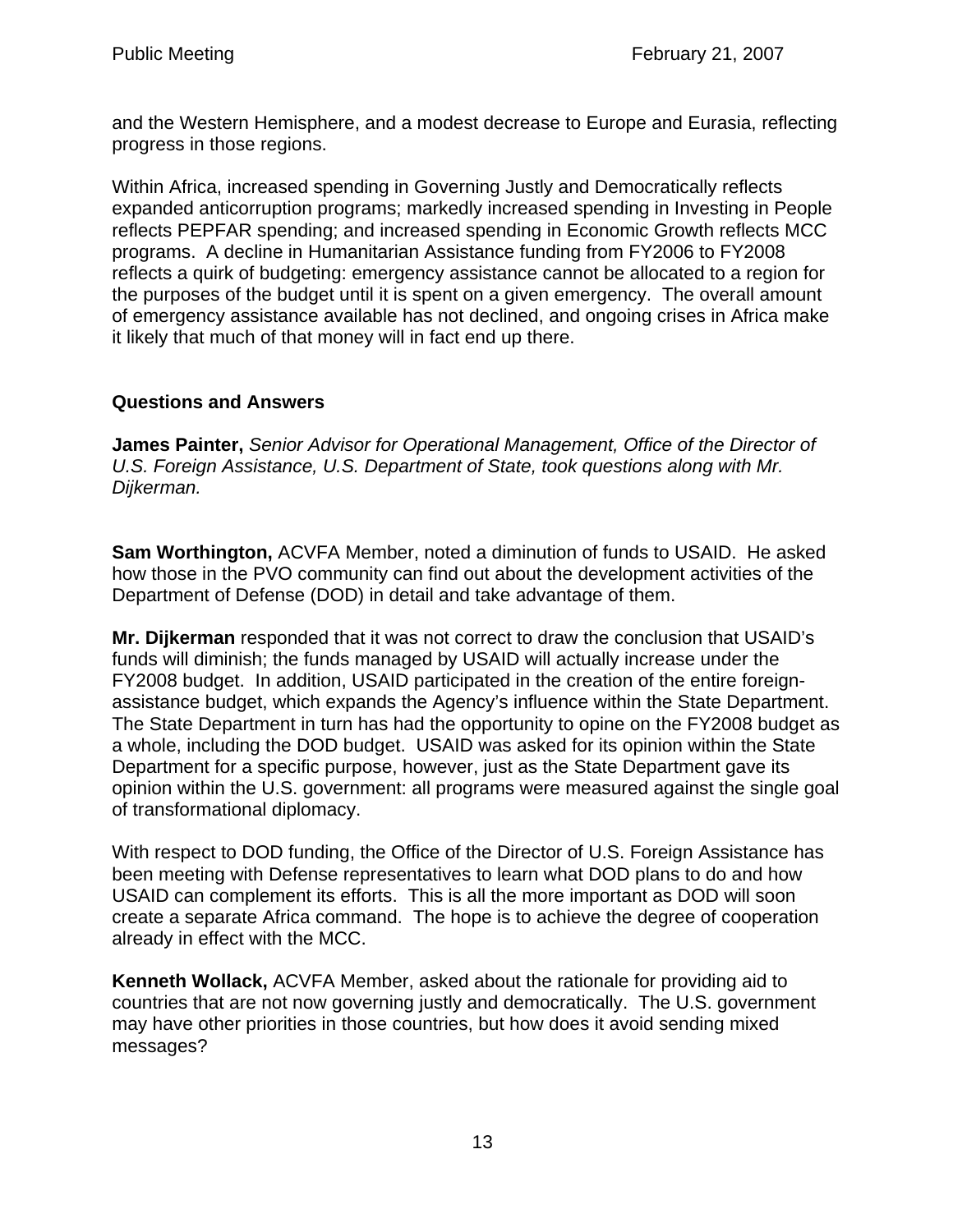**Mr. Dijkerman** said that those would be countries in the Restricted category. In such nations USAID aims to determine what it can do to begin to have an impact. The overall amount of resources going to such countries is quite modest and the programs are intended to foster relationships: in civil society, human rights, the media, and so on. Cultural-exchange programs may also be involved. The new Framework will allow for a stronger analysis of whether those programs are indeed yielding results.

**Mr. Painter** added that the CBJ presents the reasoning behind these country programs in an interesting way. For the first time in decades, the CBJ presents analysis of the entire foreign-assistance program separate from the account structure.

**Sam Worthington,** ACVFA Member, agreed that that shift was quite impressive. He noted that many of the organizations in attendance have traditionally done "peoplecentered development," in turn traditionally associated with Developmental Assistance (DA) accounts. As the State Department and USAID move from DA accounts to Investment in People, there are two concerns broadly shared: 1) That this shift could narrow the number of countries involved as, for example, education funds shift from thirty or so countries under DA to a much smaller number under the Economic Support Fund (ESF). 2) That USAID's engagement will shift from long-term partnerships with civil society to direct aid to host governments.

**Mr. Dijkerman** said that the CBJ is for the most part clear about who will receive funds. The Operational Plans identify not only the programs and their objectives but also the partners. What might not be clear at this point, however, is the extent to which the State Department and USAID plan to work more than ever before through local groups to build local abilities in order to empower people. That should be clearer by the time Congressional Notifications are prepared and Operational Plan reviews are complete.

**Mr. Painter** added that in the case of basic education, notwithstanding the decrease in DA, funds from which largely shifted to ESF, basic-education spending as a whole increases in the FY2008 budget. A table toward the front of the CBJ examines combined DA and ESF investment in the three program areas that have traditionally seen the most DA funds (Governing Justly and Democratically, Investing in People, and Economic Growth). The total amount in those three areas increases from less than \$900 million in FY2006 to \$1.2 billion in FY2008. Though there is a reduction in DA, it is more than made up for with increases in ESF, usually because that account has been determined to be more appropriate. On a regional basis, even though DA overall is going down, if one accounts for the reductions that result from moving large programs such as the Sudan from DA to ESF, one sees that the balance for the rest of Africa in DA actually increases from FY2006 to FY2008. Examining the budget on an account basis is no longer the best way to understand it.

**John Sullivan,** ACVFA Chair, said that ACVFA has been told that USAID has made larger and larger awards because the Agency has relatively few people to handle contracts compared to other parts of the government. He asked whether that was likely to change.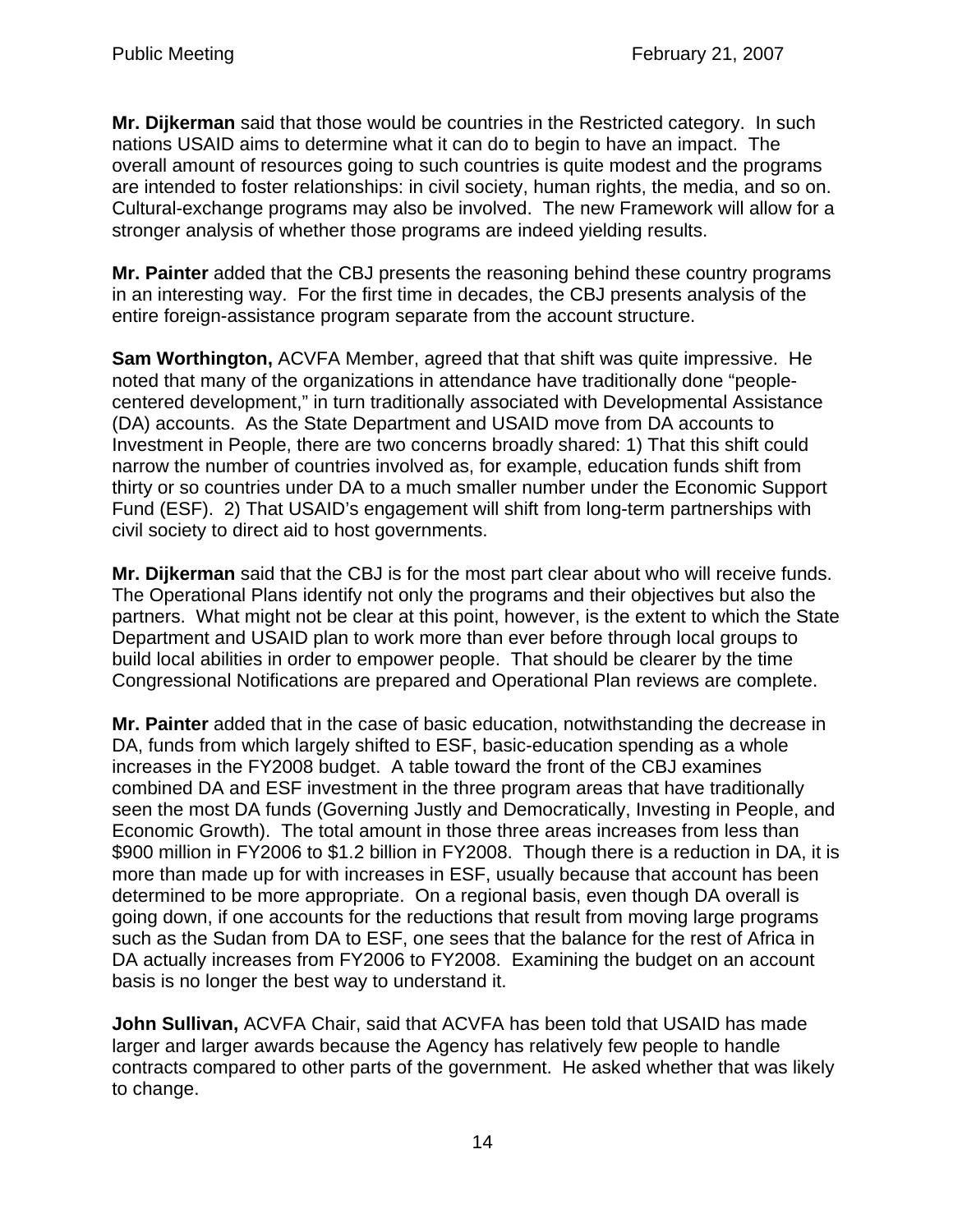**Mr. Dijkerman** said that Ambassador Tobias and USAID are working to improve procurement instruments. The percentage of USAID's budget going to operating expenses and management has been increasing—in other words, it costs more today to deliver a dollar of service than it has in the past. USAID, the Office of Management and Budget, and others are trying to determine why. The Senegalese government recently evaluated all foreign donors in Senegal to see which managed assistance most effectively, not merely in terms of dollars disbursed per cost but also in terms of the quality of interaction with the host government. It concluded that USAID was the most cost-effective and beneficial donor: it disbursed more money, on schedule, with clear plans, in-country support, and local authority to respond to changing conditions. That is a more inherently costly model than that of the European Union, for example, which has few people on the ground and makes all of its decisions in Brussels.

**Eileen Cosby** of the Filipino Family Fund said that what developing nations need is not condoms and assistance to family-planning programs but microfinance in rural areas. She asked if such programs will be a priority in the budget.

**Mr. Dijkerman** said that the Office of the Director of U.S. Foreign Assistance has challenged those on its country teams to conduct a multilayer exercise that examines all types of programs—including microfinance and health—to determine how they fit into the five main program goals. Some country teams might have made one trade-off or another among those programs to address one or another of the goals. The point is that they be able to explain how they made their choices so that those at the State Department and USAID can determine if they are reasonable.

# **KEYNOTE: U.S. FOREIGN-ASSISTANCE REFORMS**

**Ambassador Randall L. Tobias,** *Director of U.S. Foreign Assistance and Administrator, USAID*

At the last ACVFA meeting foreign-assistance reform was discussed at some length, a discussion that has continued over the past few months. The concerns of the PVO community come down to three main elements:

- Concern that foreign aid will become increasingly politicized, with pressing diplomatic issues overriding long-term development objectives
- Uncertainty about the status of regional and crosscutting initiatives
- Desire to give host countries and the PVO community more structured opportunities to advise reformers

USAID and the State Department have attempted to address these concerns in the recently released budget, with the collection of Operational Plans, and through continued communication with the PVO community.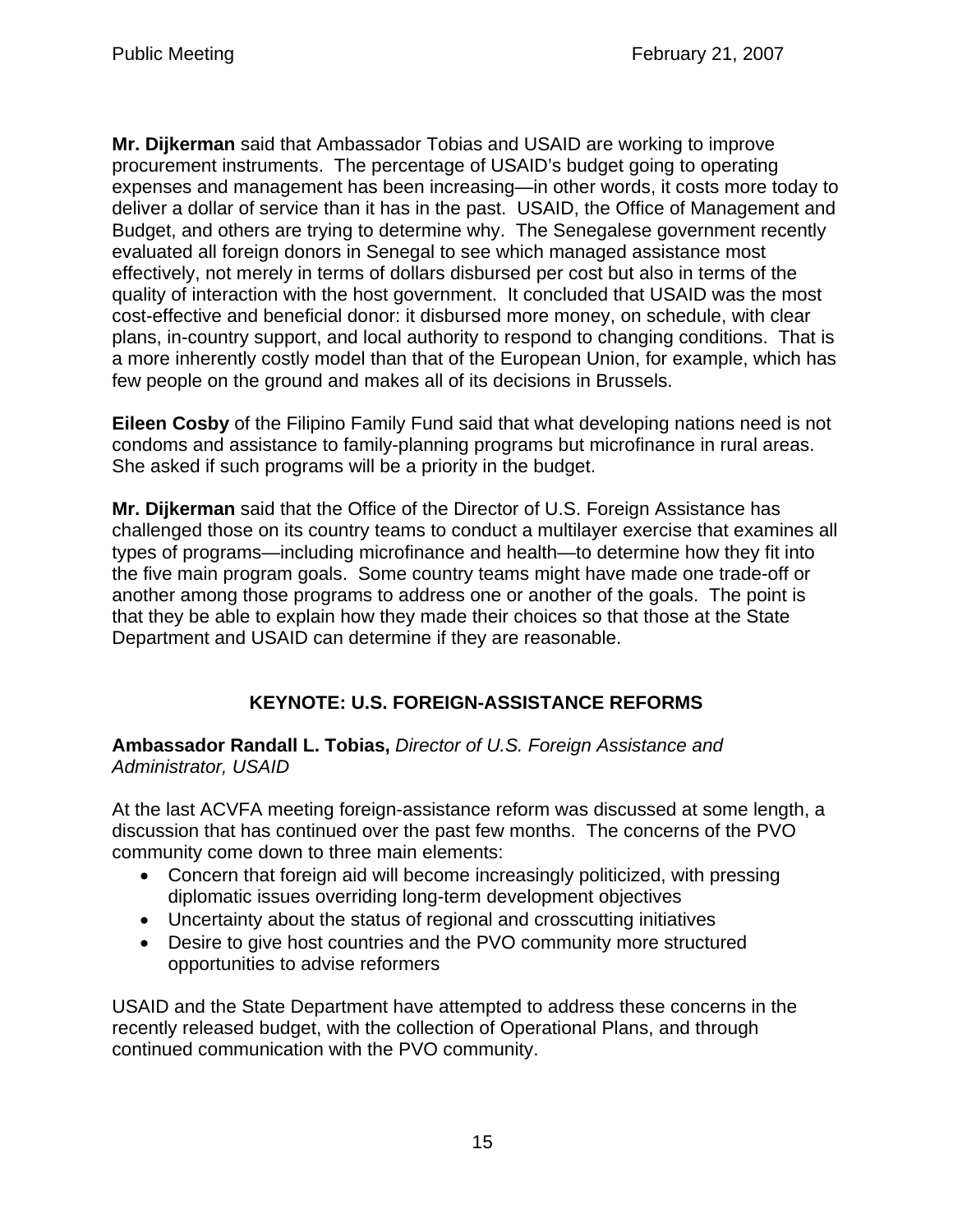The budget should make it clear that long-term development remains very much the focus of foreign assistance. The country pages and regional sections of the CBJ discuss the obstacles to and opportunities for progress, and identify the funding that will help to overcome obstacles and take advantage of opportunities. Further, this year's budget includes a 20 percent increase in funds to low- and lower-middle-income countries, those in the Rebuilding, Developing, and Transforming country categories. In addition, the objectives of Governing Justly and Democratically, Investing in People, and Economic Growth—those most often associated with reducing poverty—have increased from 51 percent of the FY2006 budget to 57 percent of FY2008. In short, addressing the needs of the poor sustainably is at the heart of this year's budget. The budget also identifies where funds are aimed at regional and crosscutting objectives.

Since October, State Department and USAID staff members have tried to show that they are listening to the opinions of the PVO community. Those opinions drove the decision to change the top-line mission of transformational diplomacy. The new version reads as follows: "To help build and sustain democratic, well-governed states that respond to the needs of their people, *reduce widespread poverty*, and conduct themselves responsibly in the international system." The PVO community helped the Office of the Director of U.S. Foreign Assistance formulate its first list of indicators, and PVOs are encouraged to continue to offer their opinions on the value of those indicators in measuring progress (using the email address "findicators@state.gov").

In response to the desire for more regular consultation the Office of the Director of U.S. Foreign Assistance will hold monthly public sessions, organized by InterAction, on topics of particular relevance to the reforms. There will also be opportunities for more regular meetings between Amb. Tobias and the members of ACVFA. ACVFA has agreed to set up working groups to solicit opinions on the range of initiatives underway.

On the day that President Bush submitted the first-ever integrated foreign-assistance budget request to Congress, a little over two weeks ago, Amb. Tobias addressed the Center for Strategic and International Studies. His message there, which bears repeating today, is that we are all in this together, and ACVFA is very much a part of that "we." We all must have a united front if we are to be successful in determining the forces that create poverty and breaking the cycles that sustain it. The time is ripe for a New Deal for poverty reduction. We are seeing unprecedented attention to foreign assistance and poverty right now, and are seeing around the world the undeniable positive contribution that foreign assistance makes to national security. More and more members of Congress see our world's profound and complex interconnectivity, and are correspondingly funding foreign assistance at unprecedented levels. Nothing illustrates this better than the FY2007 continuing resolution that President Bush signed into law last week: in a complex, politically challenging environment, the resolution makes priorities of HIV/AIDS relief, malaria reduction, and assistance to Darfur.

We have made great progress, though not enough people appreciate that U.S. government ODA has nearly tripled in the last five years, from approximately \$10 billion in 2000 to \$28.5 billion in 2005. Yet after years of effort and billions of dollars of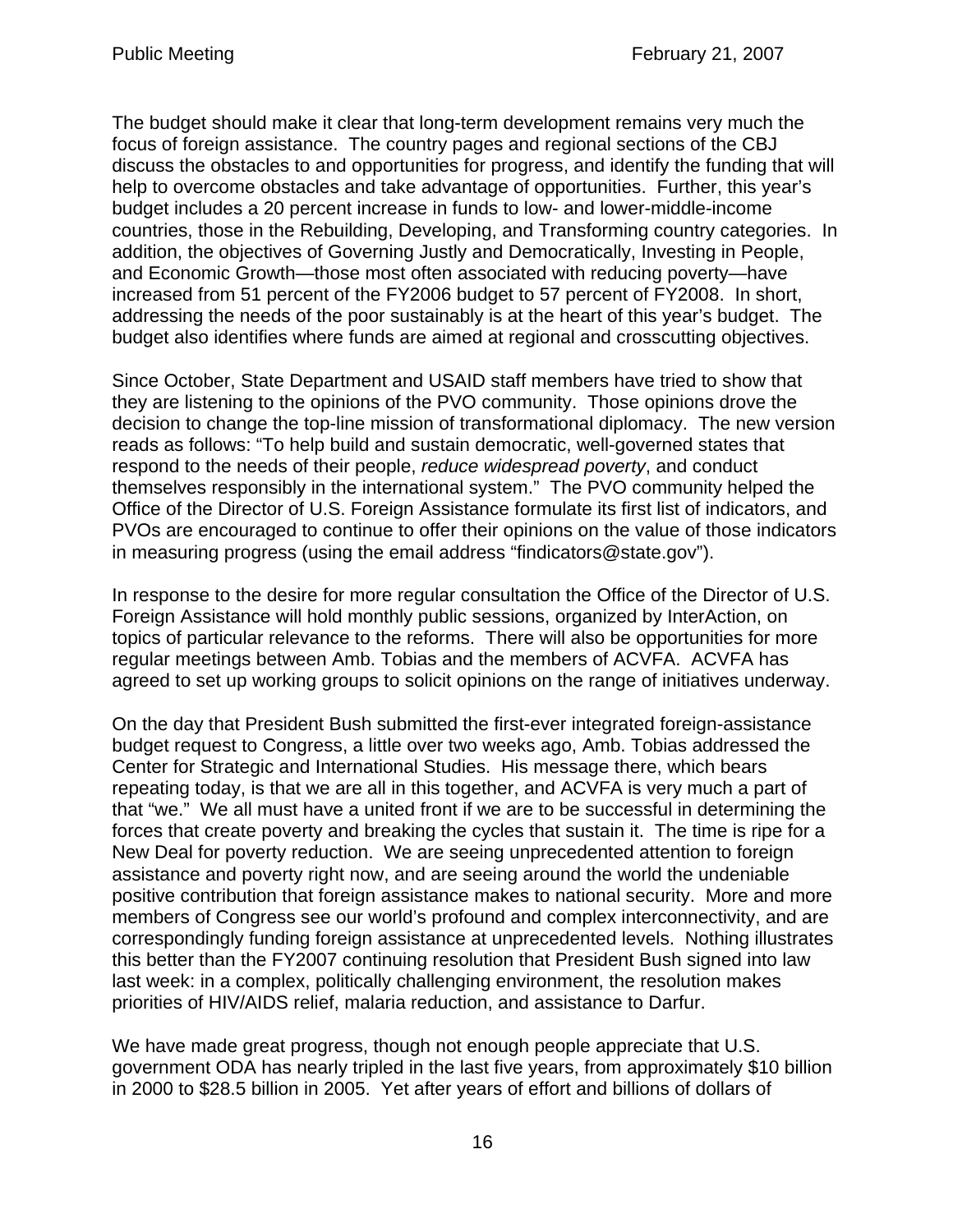assistance, some countries remain in the same position they were in forty years ago, or in some cases worse. What is impeding progress, and where have we seen success?

Amb. Tobias said he has met with leaders across the U.S. government in the last few months, including 120 of the 173 U.S. ambassadors and sixty-five of USAID's eighty mission directors. Across the board, those leaders identify the primary problems as the fragmentation of foreign assistance—the fact that multiple, changing priorities set by multiple actors make it impossible to focus predictably on critical barriers to progress. Without predictability, these leaders cannot form meaningful partnerships with their host counterparts, other donors, or NGOs on the ground. They cannot make sustained commitments to address the root causes of poverty in the countries where they work.

The first factor contributing to this unpredictability is a failure in the executive branch to put systems in place that allow for a demand-driven, collaborative process for allocating funds to shared goals, let alone the right shared goals. The second factor is sectordriven allocations; types of funding that do not always match the most compelling needs in a given country. For example, a country may need basic-education funds but only be able to get family-planning funds. Year after year those in the field cobble together a program that indeed alleviates some suffering but tends to yield patches of green rather than flowing, interconnected pastures of green, which really leads to sustainability.

No one group, organization, agency, or administration is to blame for the lack of a coordinated system of foreign assistance. All sides have been trying to work within the existing balance of power to do what is right. But we can and must do better. There are three ideas we should all support.

First, we must focus on individual country progress. Transformational diplomacy explicitly aims to move countries from a relationship defined by dependence on foreign assistance to one defined by whole, sustaining participation in the world community of nations. In past budget years, when the State Department or USAID decided to allocate a certain amount of funds to a sector the decision was based on what it meant for the State Department or USAID instead of what it meant for the partner countries. This year foreign-assistance planning and budgeting were country-focused from the beginning. The Office of the Director of U.S. Foreign Assistance brought together teams of experts from USAID and the State Department, in consultation with their field counterparts, and gave them an overall-target budget number for each country, not amounts by account or sector. Each team was asked to allocate its budget to the areas that would best help that country advance given its particular needs.

Second, as the United States helps countries advance in their development, it must focus its resources on the interventions that will have the largest sustainable effect. If it continues to pursue a thousand agendas, anything it does will have only a diluted, diffuse effect. No one could characterize most of what USAID or the State Department does as bad. Someone, some community, is benefiting from the services provided, the interventions supported. But the real question is whether countries are gathering the tools they need to make further progress and sustain it on their own. The new country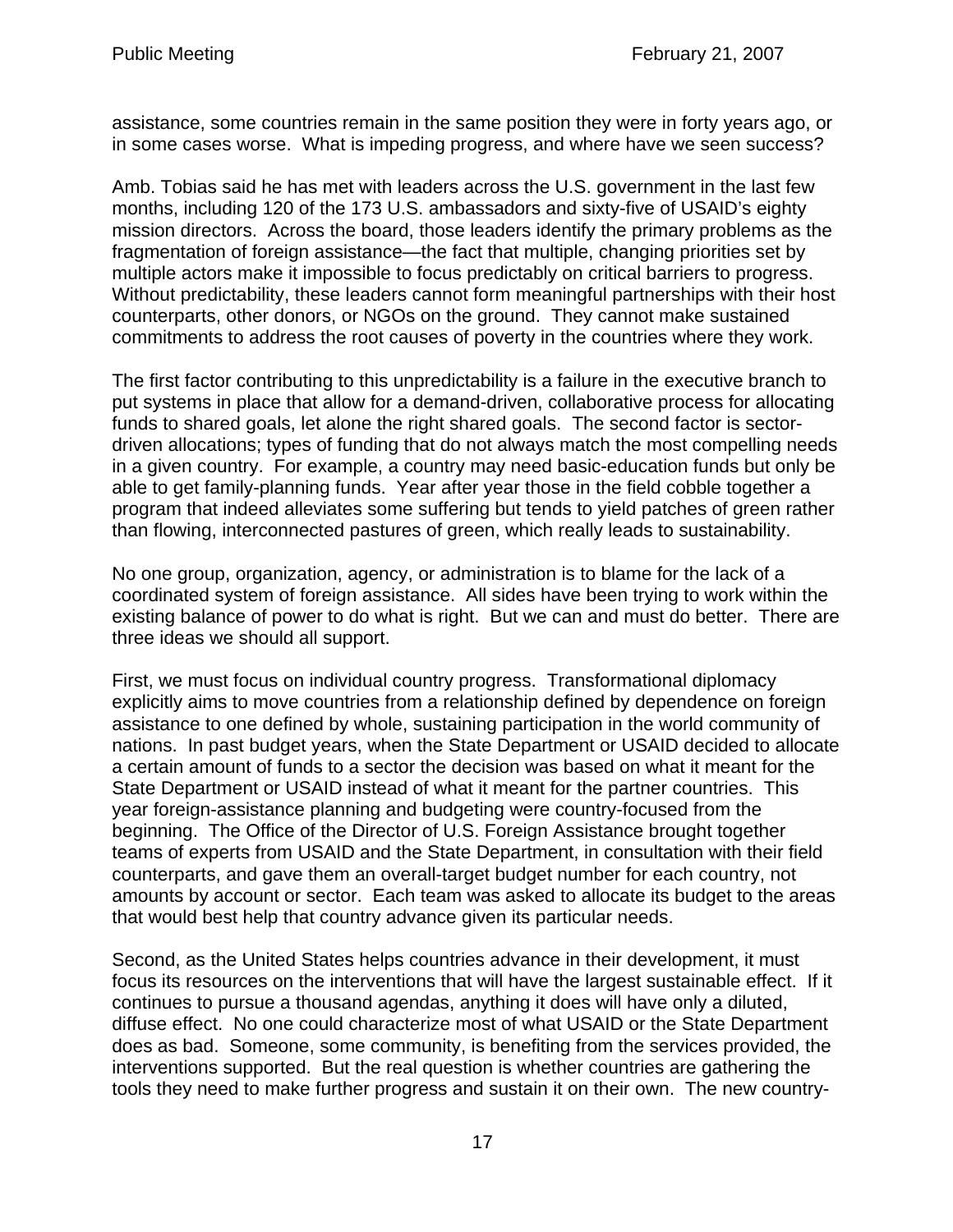centered budget concentrates resources in those areas most likely to achieve such results.

Third, together those in the State Department, USAID, and in the audience need to fight for every penny of the foreign-assistance budget. As all in this community know, the United States is in a climate of fiscal restraint, and for too many, foreign assistance is a politically easy target for budget-cutting. Many of us have in fact been told to expect a lower budget level from the President's request. But the U.S. government's ability to advance country progress will be severely hampered unless foreign assistance receives the full amount in the request.

There might be a temptation in such a climate to fight for "traditional" development assistance, but what is "traditional" assistance? Tradition implies ritual or convention; is that how we want foreign assistance to be considered? What is needed is *progressive* development assistance: assistance focused on helping countries progress. Democracy programs that help build institutions of accountability for health-service delivery are every bit as integral to sustainable development as the service delivery itself. The U.S. government cannot continue to provide funds for service delivery at the expense of building the institutions to deliver those services. We need to rid ourselves of that tradition if we are to convince the American people and Congress that they should support foreign assistance. All the resources in the budget are needed, and Congress needs to hear the voice of the PVO community in support of the entire request.

### **Questions and Answers**

**Sam Worthington,** ACVFA Member, thanked Amb. Tobias for inserting language on poverty alleviation into the transformational diplomacy goal. That change reflects positive engagement with the PVO community. He also thanked him for the ongoing reforms and the increased funding represented by this budget request. He said that it is inevitable to look for winners and losers when large changes occur, and pointed in particular to the shift from DA to ESF funds in the category of Investing in People. He asked whether there will be losers among those organizations involved in peoplecentered development.

**Amb. Tobias** said that the overall foreign-assistance budget represented a 12 percent increase from FY2006 to FY2008 despite a tight fiscal environment, the largest increase of any federal agency. If the FY2008 budget had followed exactly the same countries, priorities, and proportions as FY2006, about \$4.5 billion would have been allocated differently. He argued, though, that those receiving less money are actually winners because they are in a position to receive less. India, for example, has the fastestgrowing economy in the world—at 8 percent per year, some would say overheated and it has recently become a donor nation. India still has severe poverty and needs, but those needs are perhaps not as severe as some other nations'. The CBJ presents the budget by traditional accounts alongside the new categories and country allocations, so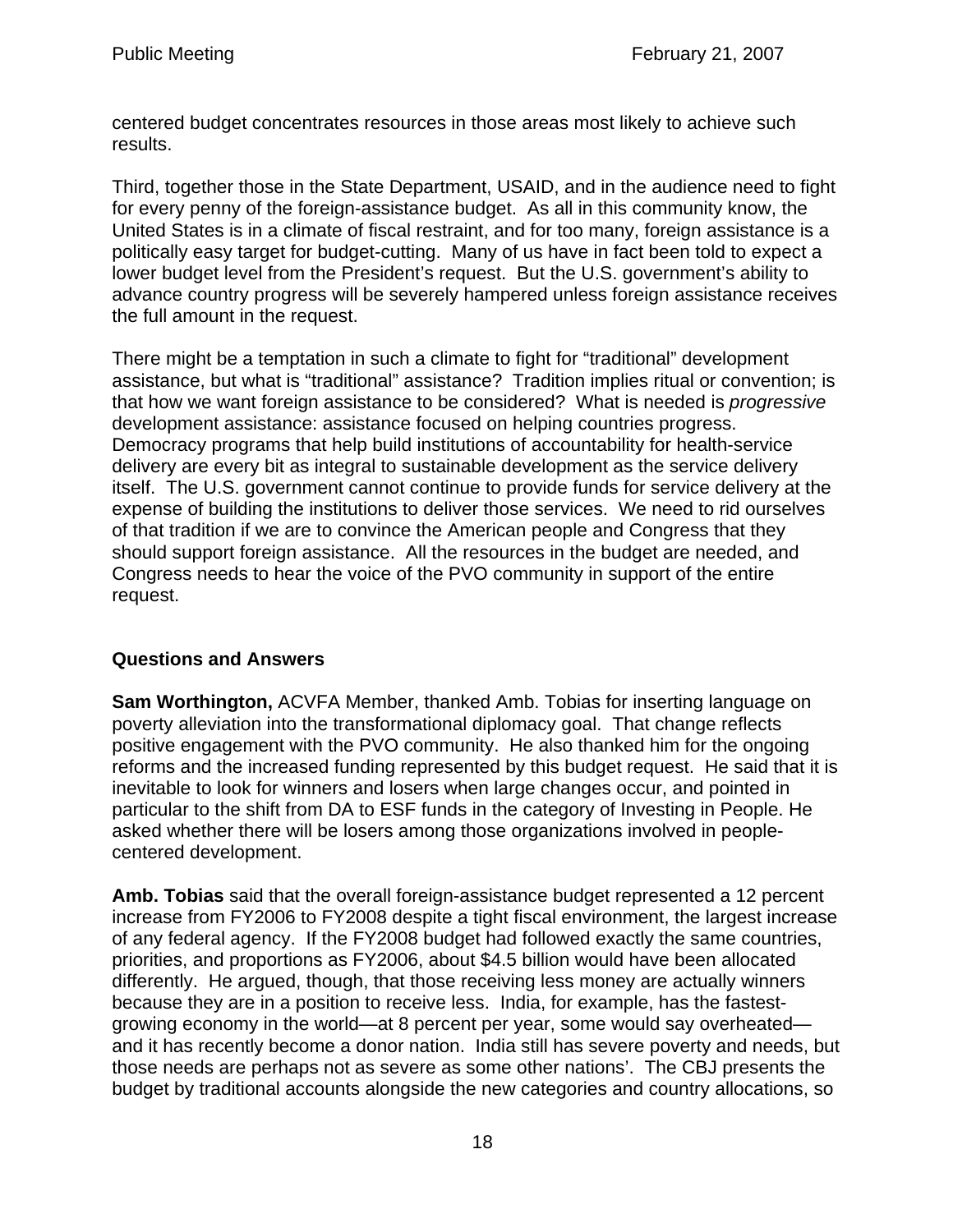it should be obvious where the money has gone and the reasons for changes when they appear.

**Nancy Lindborg,** ACVFA Member, noted that several coalitions in attendance support the highest possible budget number. She asked where and by whom the country targets were established. She also asked how much of the 12 percent increase from FY2006 to FY2008 was accounted for by the MCC and PEPFAR, and whether the commitment to keeping MCC and PEPFAR funds additive to the basic aid budget will remain in effect.

**Amb. Tobias** said that country targets were initially set using the most objective measures possible of each country's current condition in each of the new categories of aid: Governing Justly and Democratically, Economic Growth, and so on. The Office of the Director of U.S. Foreign Assistance knew it had a finite amount of money, and considered how acute each country's needs were in relation to others—except, Amb. Tobias added, that he put an arbitrary floor in place, stipulating that no country's allocation should be cut by more than 20 percent. This protected many countries from being zeroed out completely.

The core teams working out these details included staff from USAID and the State Department with technical and geographic expertise. After that, groups of mostly career staff at the Deputy Assistant Secretary and Deputy Administrator level gathered in meetings chaired by Amb. Tobias himself, to consider within each region whether the core teams' allocations among countries seemed correct. Then came a series of senior meetings with the Secretary of State for each region that included the Regional Assistant Secretary of State and the Regional Assistant Administrator, along with the Assistant Secretaries and Assistant Administrators with functional responsibility for the programs in that region. Such reviews had never happened before with all parties in the room. Finally, Amb. Tobias and the Secretary of State adjusted allocations somewhat based on an intuitive analysis.

In the future, the process will involve people on the ground in more detail earlier in the process. That was not possible to the extent desired this year since the reform process started midyear.

With respect to the additive nature of MCC and PEPFAR funds, the Office of the Director of U.S. Foreign Assistance is trying to consider the totality of U.S. foreign assistance in each country, regardless of the source: State Department, USAID, MCC, or PEPFAR. In fact, in every single MCC Compact country the total amount of resources from the U.S. government has increased significantly from FY2006 to FY2008. Since \$4.5 billion moved from one place to another based on the new budget's analysis of needs, it is difficult to determine what is meant by "additive" on a country-by-country basis. In Benin, for example, assistance not including the MCC declines 20 percent from FY2006 to the FY2008 budget request. But including the MCC, the total amount of assistance to Benin is up over 400 percent.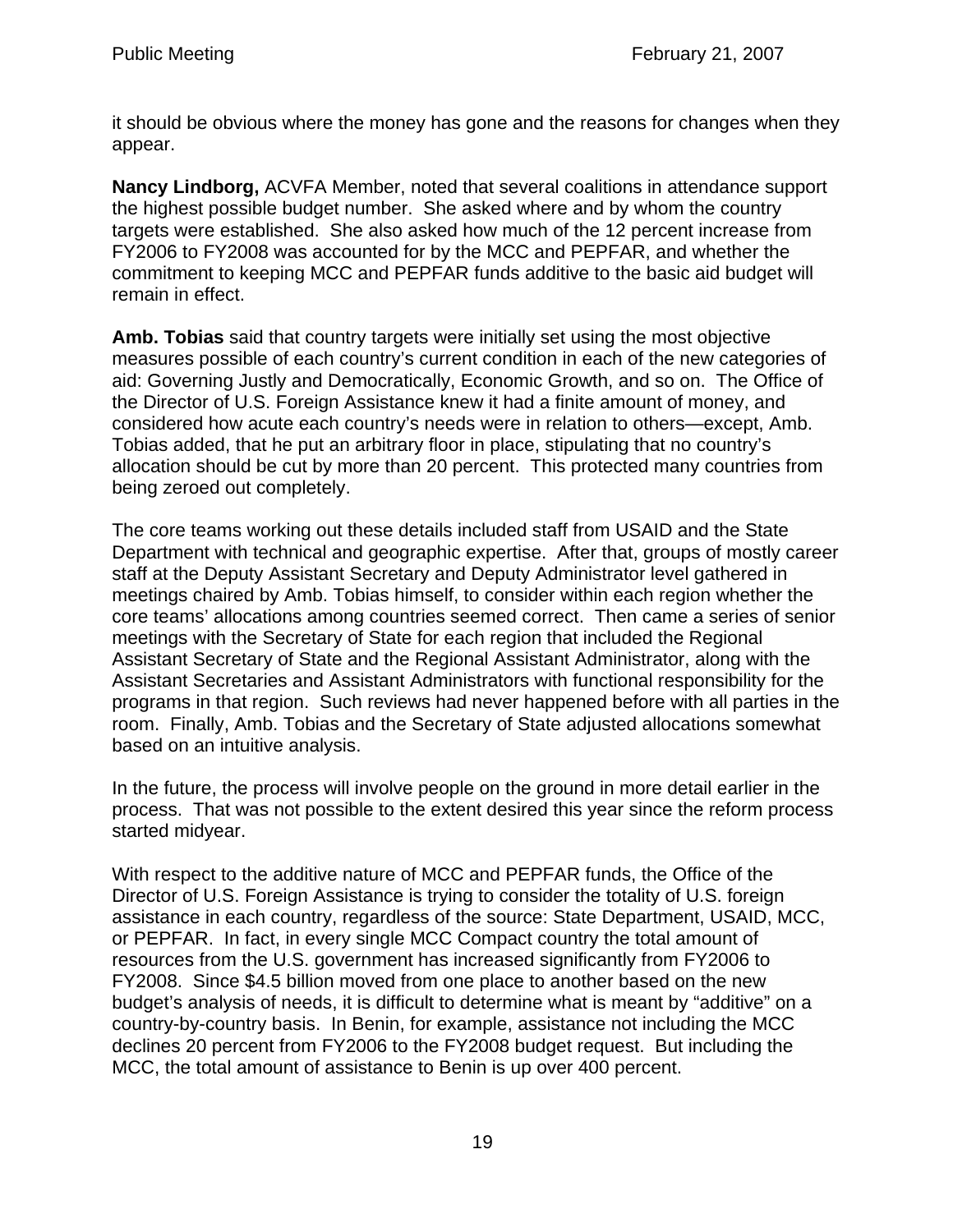**Victoria Sheffield** of the International Eye Foundation said that her organization helps build institutions around eye hospitals in developing countries. While it is relatively easy to report such statistics as "amount of revenue generated" or "number of cataract surgeries performed," it is difficult to report the kind of information Congress often wants to hear, for example, "how many children were able to go to school because their sight was restored." She asked what was being done to continue to educate Congress about the kind of data on infrastructure creation that is actually available.

**Amb. Tobias** replied that when Secretary Rice came into office, one of her first questions was "How much are we spending on democracy-building worldwide?" That question was unanswerable for two reasons. First, USAID and the State Department did not have the necessary data systems. Second, even if they had had the data systems, they did not have an agreed-upon definition of "democracy building." Now at least there is a compendium of definitions of those kinds of terms, which will make it easier to collect meaningful data and inform Congress about foreign-assistance activities.

### **PRESENTATION OF THE GLOBAL DEVELOPMENT ALLIANCE EXCELLENCE AWARD**

**Ambassador Randall L. Tobias,** *Director of U.S. Foreign Assistance and Administrator, USAID*

Public-private partnerships are a vital part of making the greatest possible use of resources to advance human potential. One of the ways the U.S. government will make more money available for foreign assistance is by attracting other funds. The GDA Excellence Award is offered annually to showcase exemplary alliances that assemble resources with innovative approaches to solve particular development challenges. This year's award goes to the International Youth Foundation for entra21.

The entra21 program has brought together a diverse group of public- and private-sector partners to support thirty-one locally conceived and executed projects in twenty Latin American and Caribbean nations. The program has trained nearly 20,000 disadvantaged urban and rural young people for jobs related to information technology and other sectors. To date, entra21 has placed nearly 55 percent of its graduates in jobs or paid internships.

This \$30 million alliance has had more than 70 percent of its resources provided by the private sector, from companies such as Nokia, Lucent, Nike, and many others. The private sector has been critical in providing up-to-date training materials and curricula, and most importantly in offering graduates of the training program internships and real jobs.

The President made the following proclamation congratulating entra21: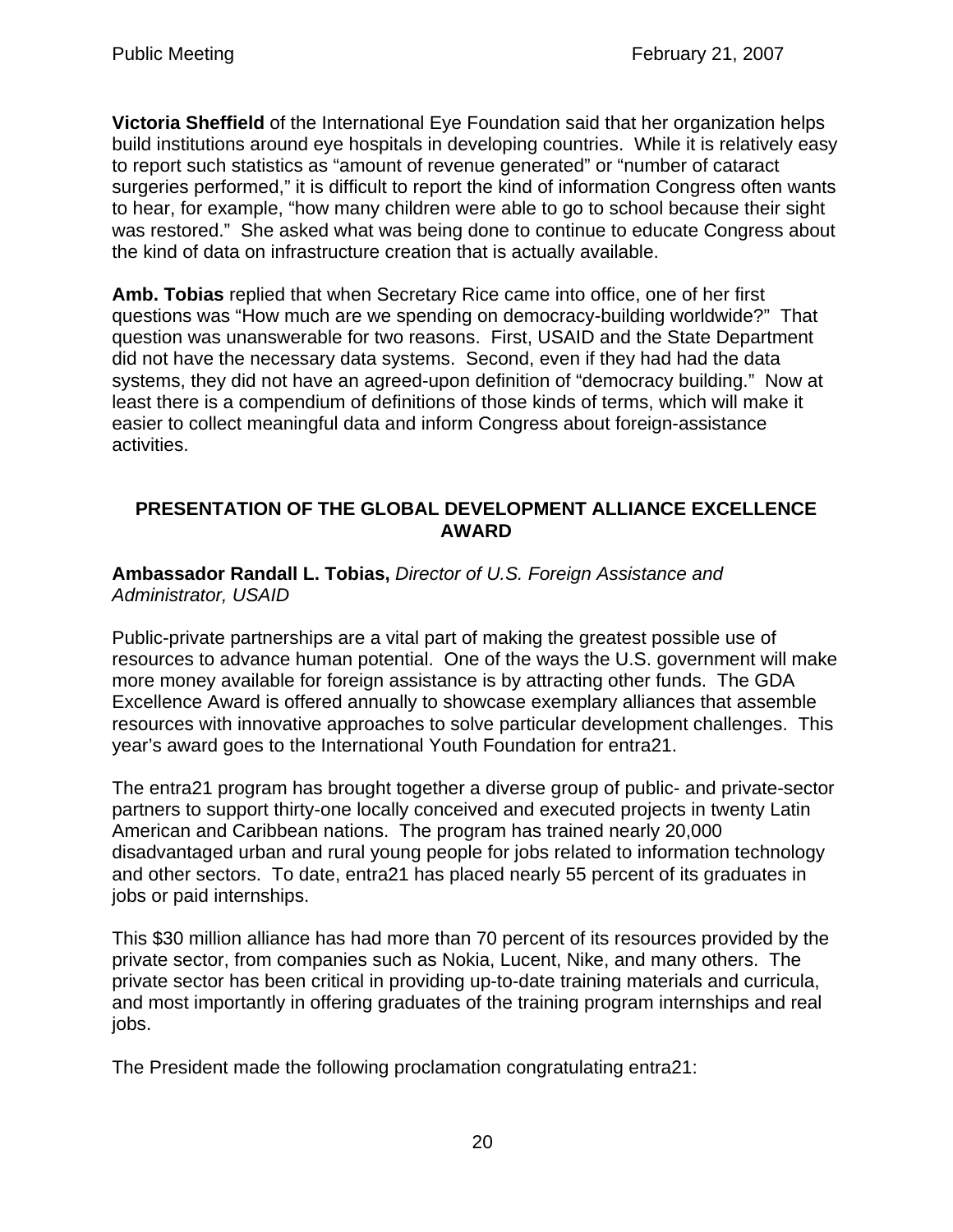I send greetings to those gathered for the presentation of the 2006 Global Development Alliance Excellence Award. Congratulations to entra21 for being honored for your efforts to make a difference in the lives of disadvantaged youth in Latin America and the Caribbean. Our nation is committed to building a brighter future for the people of the Western Hemisphere. As citizens of the Americas see their lives improve and opportunity become more abundant, their faith in a free and democratic society will grow and our hemisphere will become a more secure, hopeful, and prosperous place for all people. Initiatives such as entra21 contribute to this progress by helping youth gain technical skills and placing them in jobs within the field of information technology. These efforts strengthen local economies and help young people throughout the Americas realize a promising future for themselves, their families, and their communities. I appreciate the efforts of the entra21 initiative and all those who give their hearts, resources, and energy to enhancing the lives of people throughout the Western Hemisphere. Your commitment to others demonstrates the compassion and generosity of the human spirit and makes the world a better place. Laura and I send our best wishes.

President George W. Bush

Amb. Tobias presented William Reese with a commemorative plaque.

**Recipient: William Reese,** *ACVFA Member and President and CEO of the International Youth Foundation*

The creation, purpose, and record to date of the GDA are a tremendous legacy of this administration that ought to go down with the MCC and PEPFAR as new ways of doing business. This morning's presentation included statistics about the entra21 that were clear measures of the program's success. And those are important. But on a personal level, we also have to listen to people's voices. The biggest thrill in this program is in going to graduations, seeing a young woman, her spouse, and her employer all there, to hear her or her parents say how much her life has changed because of entra21—or really because of her new job. Often these kids come from families no member of which has ever held a job in the formal economy.

Her Majesty Queen Rania once said that it was not the "digital divide" that concerned her, it was the hope gap. A young person who does not see a reason to stay in school, who does not see a job at the end of the schooling or a way to raise her or his family in a peaceful community, does not have hope. That leads to a lack of aspirations, a lack of a sense of future, and a lack of a stake in the community that at the very least becomes a horrible self-fulfilling prophecy for those people, and for our nations become social, political, and economic threats.

IYF accepts the award not for what has already been done, but for what it is about to do. It is now ready to move the program to a larger scale, to take successful projects that trained 500 or 1,000 young people and make them the center of whole new